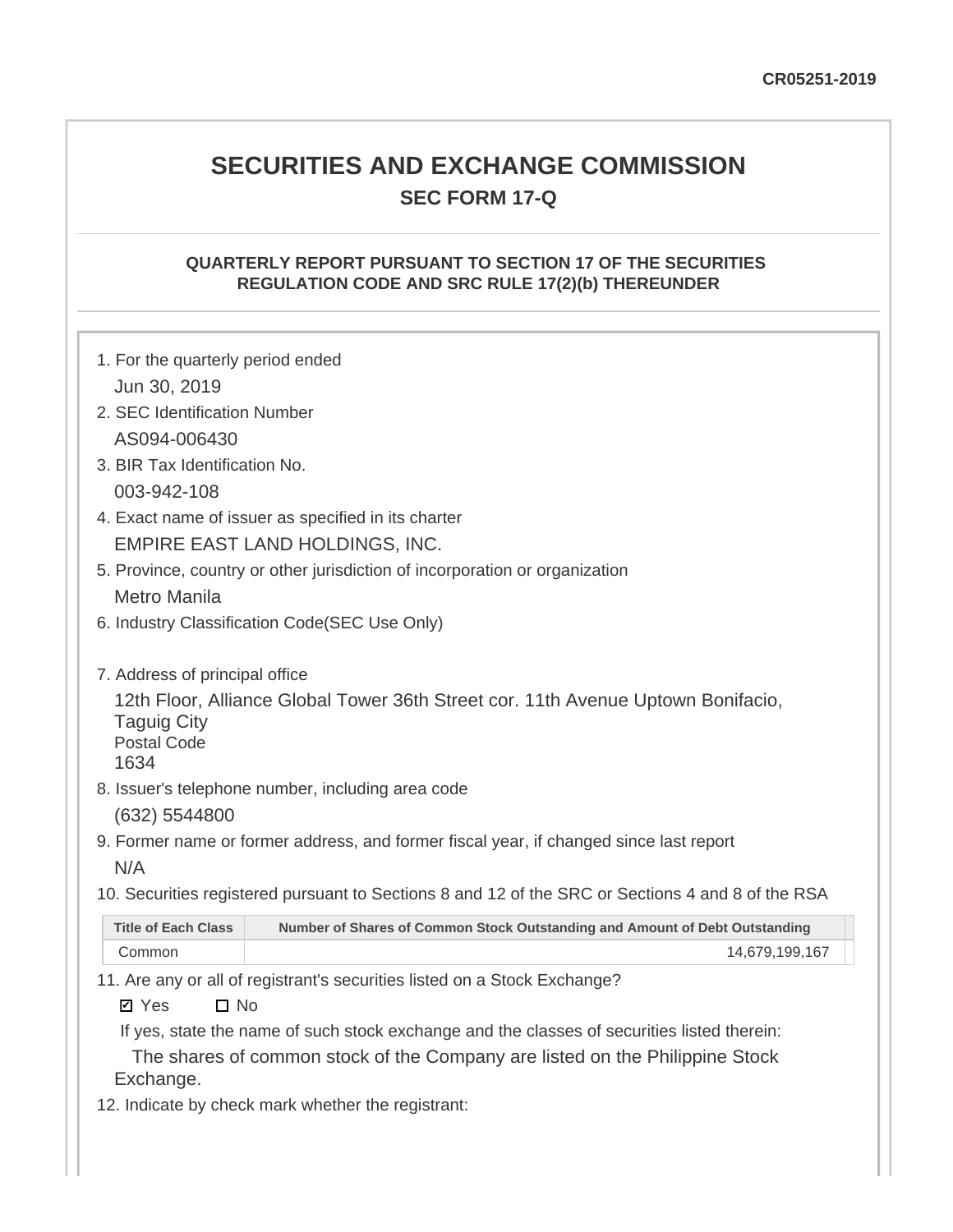| (a) has filed all reports required to be filed by Section 17 of the SRC and SRC Rule 17 thereunder<br>or Sections 11 of the RSA and RSA Rule 11(a)-1 thereunder, and Sections 26 and 141 of the<br>Corporation Code of the Philippines, during the preceding twelve (12) months (or for such shorter<br>period that the registrant was required to file such reports)                                                                                                                  |                                                                     |                                                                                                                                                    |                                    |  |  |  |  |
|----------------------------------------------------------------------------------------------------------------------------------------------------------------------------------------------------------------------------------------------------------------------------------------------------------------------------------------------------------------------------------------------------------------------------------------------------------------------------------------|---------------------------------------------------------------------|----------------------------------------------------------------------------------------------------------------------------------------------------|------------------------------------|--|--|--|--|
| $\square$ No<br><b>Ø</b> Yes                                                                                                                                                                                                                                                                                                                                                                                                                                                           |                                                                     |                                                                                                                                                    |                                    |  |  |  |  |
| (b) has been subject to such filing requirements for the past ninety (90) days<br>$\square$ No<br><b>Ø</b> Yes                                                                                                                                                                                                                                                                                                                                                                         |                                                                     |                                                                                                                                                    |                                    |  |  |  |  |
| The Exchange does not warrant and holds no responsibility for the veracity of the facts and representations contained in all corporate<br>disclosures, including financial reports. All data contained herein are prepared and submitted by the disclosing party to the Exchange,<br>and are disseminated solely for purposes of information. Any questions on the data contained herein should be addressed directly to<br>the Corporate Information Officer of the disclosing party. |                                                                     |                                                                                                                                                    |                                    |  |  |  |  |
|                                                                                                                                                                                                                                                                                                                                                                                                                                                                                        |                                                                     |                                                                                                                                                    |                                    |  |  |  |  |
|                                                                                                                                                                                                                                                                                                                                                                                                                                                                                        | <b>Empire East</b><br><b>Empire East Land Holdings, Inc.</b><br>ELI |                                                                                                                                                    |                                    |  |  |  |  |
|                                                                                                                                                                                                                                                                                                                                                                                                                                                                                        |                                                                     | PSE Disclosure Form 17-2 - Quarterly Report<br><b>References: SRC Rule 17 and</b><br><b>Sections 17.2 and 17.8 of the Revised Disclosure Rules</b> |                                    |  |  |  |  |
| For the period ended                                                                                                                                                                                                                                                                                                                                                                                                                                                                   | Jun 30, 2019                                                        |                                                                                                                                                    |                                    |  |  |  |  |
| <b>Currency (indicate</b><br>units, if applicable)                                                                                                                                                                                                                                                                                                                                                                                                                                     | Pesos                                                               |                                                                                                                                                    |                                    |  |  |  |  |
| <b>Balance Sheet</b>                                                                                                                                                                                                                                                                                                                                                                                                                                                                   |                                                                     |                                                                                                                                                    |                                    |  |  |  |  |
|                                                                                                                                                                                                                                                                                                                                                                                                                                                                                        |                                                                     | <b>Period Ended</b>                                                                                                                                | <b>Fiscal Year Ended (Audited)</b> |  |  |  |  |
|                                                                                                                                                                                                                                                                                                                                                                                                                                                                                        |                                                                     | Jun 30, 2019                                                                                                                                       | Dec 31, 2018                       |  |  |  |  |
| <b>Current Assets</b>                                                                                                                                                                                                                                                                                                                                                                                                                                                                  |                                                                     | 39,039,317,503                                                                                                                                     | 37, 127, 677, 727                  |  |  |  |  |
| <b>Total Assets</b>                                                                                                                                                                                                                                                                                                                                                                                                                                                                    |                                                                     | 44,213,853,767                                                                                                                                     | 42,600,191,736                     |  |  |  |  |
| <b>Current Liabilities</b>                                                                                                                                                                                                                                                                                                                                                                                                                                                             |                                                                     | 12,692,000,255                                                                                                                                     | 11,110,560,288                     |  |  |  |  |
| <b>Total Liabilities</b>                                                                                                                                                                                                                                                                                                                                                                                                                                                               |                                                                     | 16,301,067,498                                                                                                                                     | 14,905,101,929                     |  |  |  |  |
| <b>Retained</b><br>Earnings/(Deficit)                                                                                                                                                                                                                                                                                                                                                                                                                                                  |                                                                     | 6,261,043,538                                                                                                                                      | 5,876,989,482                      |  |  |  |  |
| <b>Stockholders' Equity</b>                                                                                                                                                                                                                                                                                                                                                                                                                                                            |                                                                     | 27,912,786,269                                                                                                                                     | 27,695,089,807                     |  |  |  |  |
| <b>Stockholders' Equity - Parent</b>                                                                                                                                                                                                                                                                                                                                                                                                                                                   |                                                                     | 25,657,912,338                                                                                                                                     | 25,136,369,920                     |  |  |  |  |
| <b>Book Value per Share</b>                                                                                                                                                                                                                                                                                                                                                                                                                                                            |                                                                     | 1.75                                                                                                                                               | 1.71                               |  |  |  |  |

**Income Statement**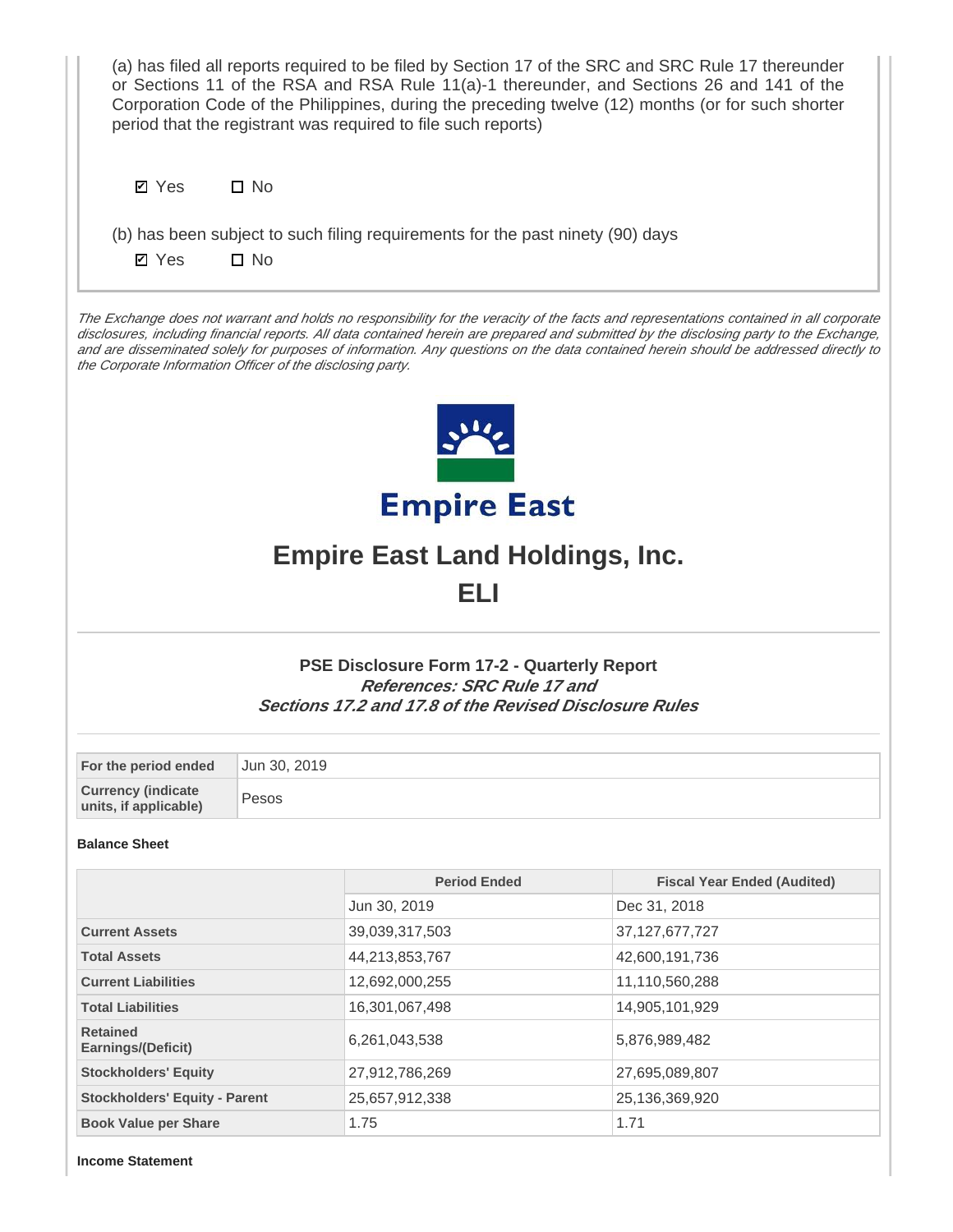|                                                                     | <b>Current Year</b><br>(3 Months) |      | <b>Previous Year</b><br>(3 Months)       | <b>Current Year-To-Date</b> |               | <b>Previous Year-To-Date</b>              |
|---------------------------------------------------------------------|-----------------------------------|------|------------------------------------------|-----------------------------|---------------|-------------------------------------------|
| <b>Gross Revenue</b>                                                | 1,048,311,470                     |      | 1,072,478,277                            |                             | 2,274,676,894 | 2,242,004,386                             |
| <b>Gross Expense</b>                                                | 830,695,388                       |      | 852,274,998                              |                             | 1,712,033,477 | 1,747,161,256                             |
| <b>Non-Operating Income</b>                                         | 59,199,634                        |      | 54,073,345                               | 108,030,393                 |               | 108,953,921                               |
| <b>Non-Operating</b><br><b>Expense</b>                              | 34,851,179                        |      | 55,009,582                               | 122,762,242                 |               | 108,874,853                               |
| <b>Income/(Loss) Before</b><br>Tax                                  | 241,964,537                       |      | 219,267,042                              | 547,911,568                 |               | 494,922,198                               |
| <b>Income Tax Expense</b>                                           | 74,365,523                        |      | 58,669,492                               | 169,585,700                 |               | 133,015,356                               |
| Net Income/(Loss) After<br><b>Tax</b>                               | 167,599,014                       |      | 160,597,550                              | 378,325,868                 |               | 361,906,842                               |
| <b>Net Income Attributable</b><br>to<br><b>Parent Equity Holder</b> | 168,296,236                       |      | 161,195,072                              | 384,054,056                 |               | 361,778,695                               |
| Earnings/(Loss) Per<br><b>Share</b><br>(Basic)                      |                                   |      | $\sim$                                   | 0.02                        |               | 0.02                                      |
| Earnings/(Loss) Per<br><b>Share</b><br>(Diluted)                    |                                   |      | $\overline{\phantom{a}}$                 | 0.02                        |               | 0.02                                      |
|                                                                     |                                   |      | <b>Current Year (Trailing 12 months)</b> |                             |               | <b>Previous Year (Trailing 12 months)</b> |
| Earnings/(Loss) Per Share (Basic)                                   |                                   | 0.03 |                                          |                             | 0.04          |                                           |
| Earnings/(Loss) Per Share (Diluted)                                 |                                   | 0.03 |                                          |                             | 0.04          |                                           |
|                                                                     |                                   |      |                                          |                             |               |                                           |
| <b>Other Relevant Information</b>                                   |                                   |      |                                          |                             |               |                                           |
| <b>NONE</b>                                                         |                                   |      |                                          |                             |               |                                           |
| Filed on behalf by:                                                 |                                   |      |                                          |                             |               |                                           |
| <b>Name</b>                                                         |                                   |      | Dennis Edano                             |                             |               |                                           |
| <b>Designation</b>                                                  |                                   |      | <b>Corporate Secretary</b>               |                             |               |                                           |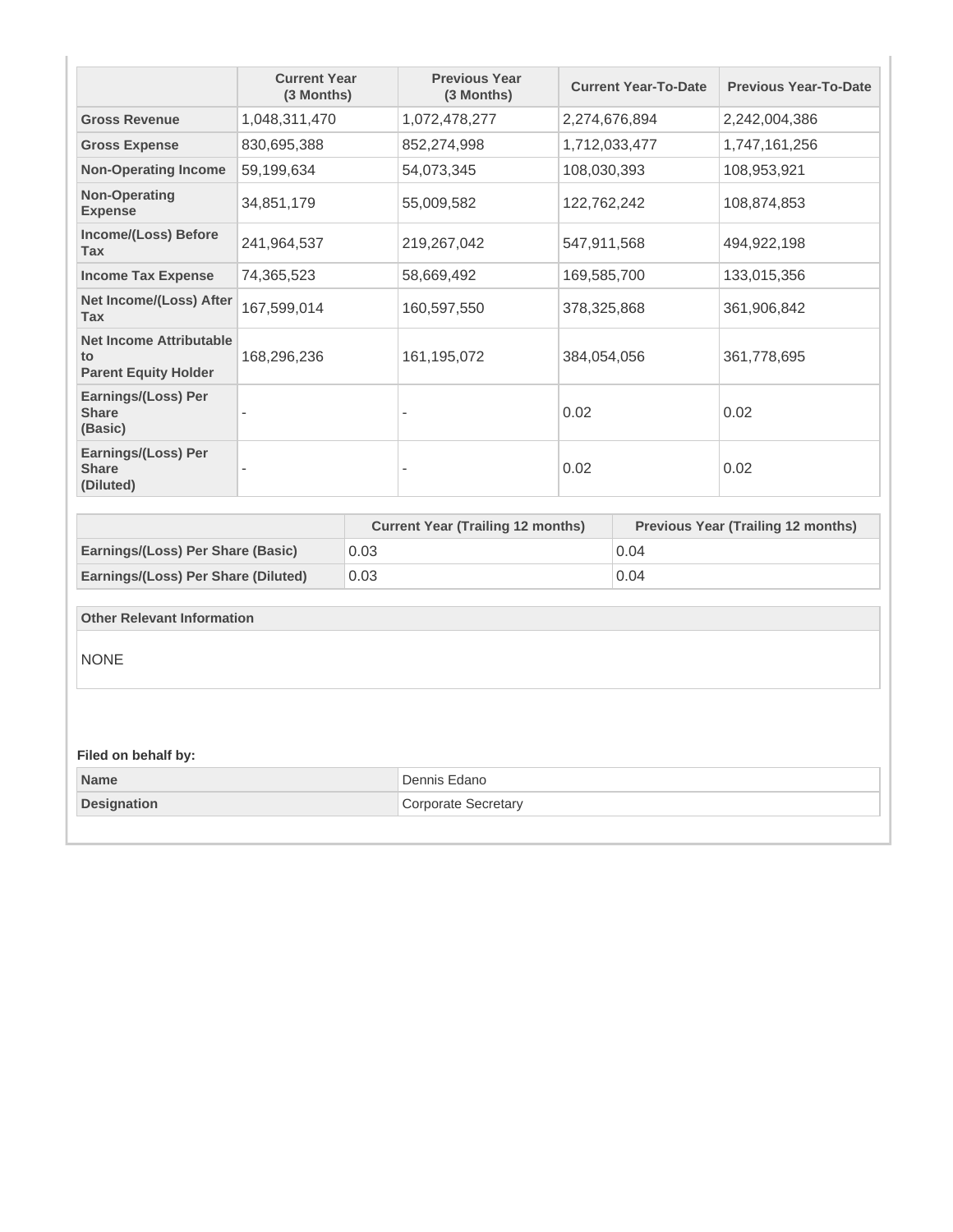#### **SECURITIES AND EXCHANGE COMMISSION**

#### **SEC FORM 17-Q**

#### **QUARTERLY REPORT PURSUANT TO SECTION 17 OF THE SECURITIES REGULATION CODE AND SRC RULE 17(2)(b) THEREUNDER**

- 1. For the quarterly period ended **30 June 2019**
- 2. Commission Identification Number: **AS094-006430**
- 3. BIR Tax Identification No. **003-942-108**
- 4. **EMPIRE EAST LAND HOLDINGS, INC.** Exact name of issuer as specified in its charter

### 5. **Metro Manila** Province, Country or other jurisdiction of incorporation or organization

- 6. (SEC Use Only) Industry Classification Code
- 7. **12th Floor, Alliance Global Tower 36th Street cor. 11th Avenue Uptown Bonifacio, Taguig City 1634** Address of issuer's principal office

#### 8. **(632) 5544800**

Issuer's telephone number, including area code

9. Securities registered pursuant to Sections 8 and 12 of the Code, or Sections 4 and 8 of the RSA

Title of Class Title of Class Common Number of Shares of Common Stock Outstanding

**Common 14,676,199,167** 

10. Are any or all of the securities listed on a Stock Exchange?

 **Yes [X] No [ ]**

If yes, state the name of such Stock Exchange and the class/es of securities listed therein:

#### **The shares of common stock of the Company are listed on the Philippine Stock Exchange.**

- 11. Indicate by check mark whether the issuer:
	- (a) has filed all reports required to be filed by Section 17 of the Code and SRC Rule 17 thereunder or Section 11 of the RSA and RSA Rule 11(a)-1 thereunder, and Sections 26 and 141 of The Corporation Code of the Philippines during the preceding twelve (12) months (or for such shorter period the registrant was required to file such reports).

**Yes [X]** No [ ]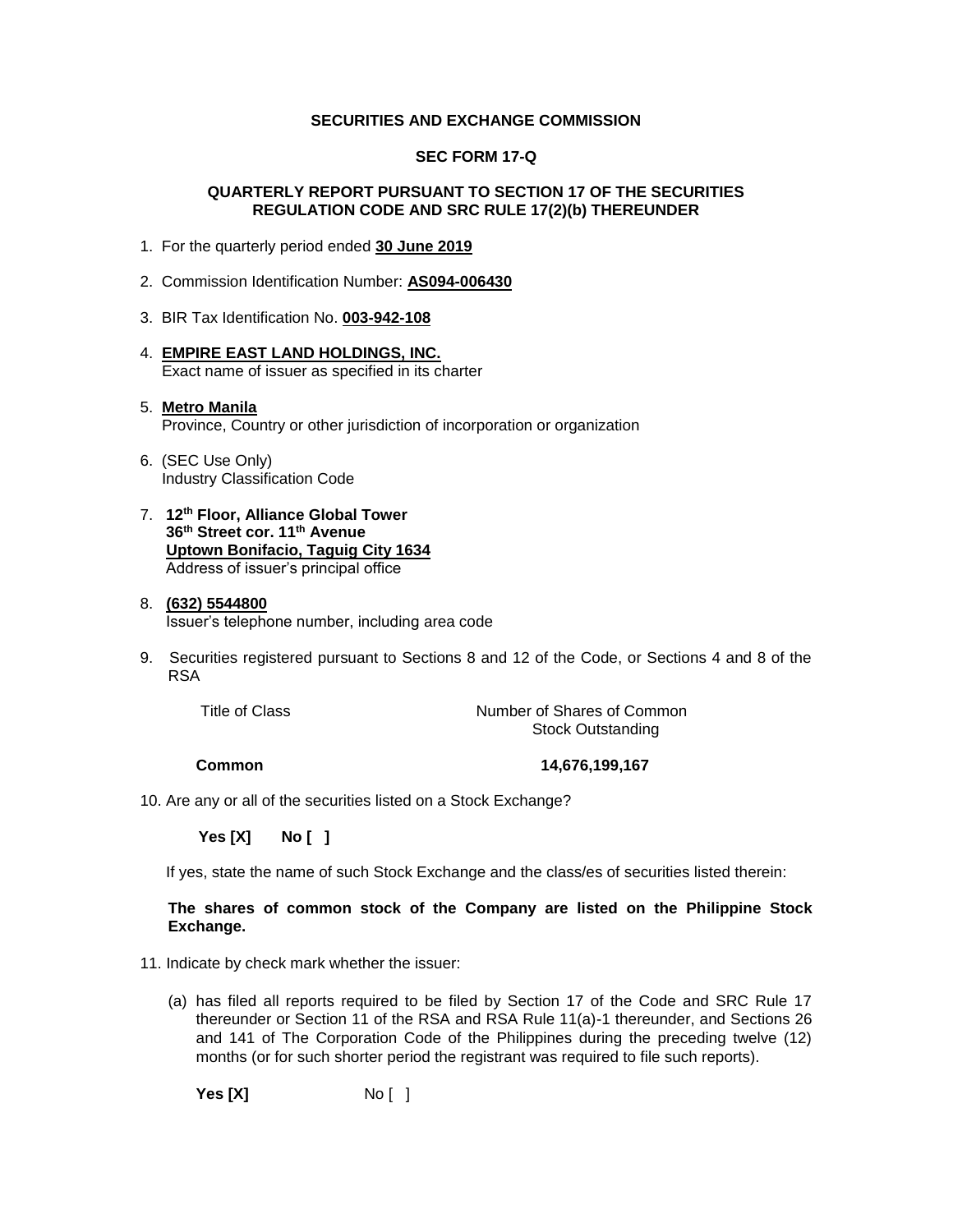(b) has been subject to such filing requirements for the past ninety (90) days.

**Yes [X]** No [ ]

#### **PART I - FINANCIAL INFORMATION**

Item 1. Financial Statements

Interim financial statements are attached as Exhibits 1 to 6 hereof and incorporated herein by reference:

- Exhibit 1 Consolidated Statements of Financial Position as of December 31, 2018 and June 30, 2019
- Exhibit 2 Consolidated Statements of Comprehensive Income as of June 30, 2018 and June 30, 2019
- Exhibit 3 Comparative Statements of Changes in Equity as of June 30, 2018 and June 30, 2019
- Exhibit 4 Consolidated Statements of Cash Flows as of June 30, 2018 and June 30, 2019
- Exhibit 5 Notes to Interim Financial Statements
- Exhibit 6 Management's Discussion and Analysis Results of Operations and Financial Condition
- Item 2. Aging of Accounts Receivable as of June 30, 2019
- Please refer to Exhibit 7 hereof.
- Item 3. Schedule of Financial Soundness Indicators

Please refer to Exhibit 8 hereof.

#### **PART II – OTHER INFORMATION**

The Company is not in possession of information which has not been previously reported in a report on SEC Form 17-C and with respect to which a report on SEC Form 17-C is required to be filed.

#### **SIGNATURE**

Pursuant to the requirements of the Securities Regulation Code, the issuer has duly caused this report to be signed on its behalf by the undersigned thereunto duly authorized.

#### **EMPIRE EAST LAND HOLDINGS, INC.** Issuer

By:

 $31$  acres

 **EVELYN G. CACHO** Senior Vice President (Principal Financial Officer) and Duly Authorized Officer August 14, 2019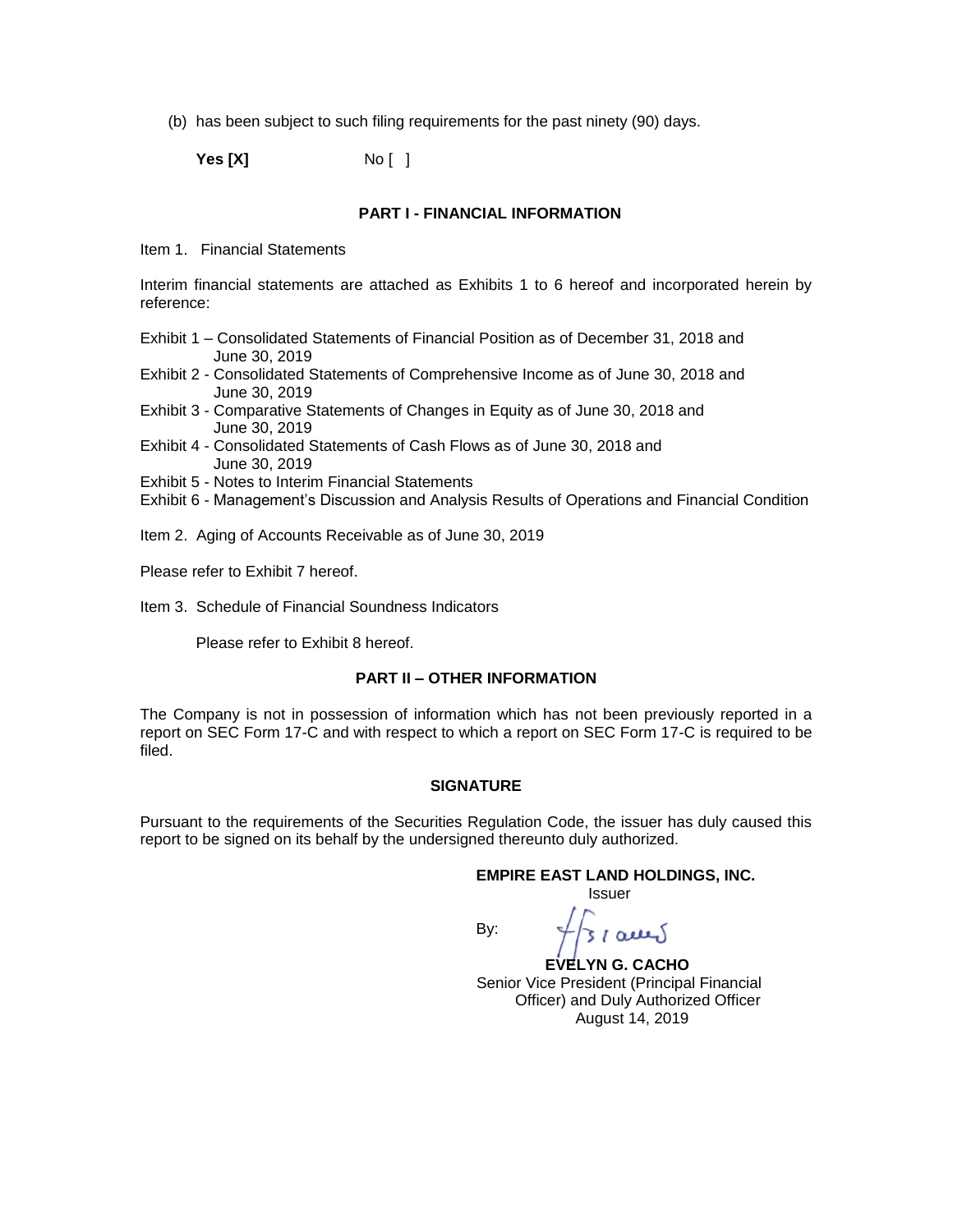### **EXHIBIT 1**

# **EMPIRE EAST LAND HOLDINGS, INC. AND SUBSIDIARIES**

# **(A Subsidiary of Megaworld Corporation)**

# **CONSOLIDATED STATEMENTS OF FINANCIAL POSITION**

# **As at June 30, 2019 and December 31, 2018**

**(All amounts in thousands Philippine Peso)**

|                                             | Unaudited<br>30-Jun-19 | Audited<br>31-Dec-18      |
|---------------------------------------------|------------------------|---------------------------|
|                                             |                        |                           |
| <b>ASSETS</b>                               |                        |                           |
| <b>CURRENT ASSETS</b>                       |                        |                           |
| Cash and cash equivalents                   | ${\bf P}$<br>1,280,926 | P<br>1,816,898            |
| Trade and other receivables - net           | 6,363,841              | 5,543,032                 |
| Contract assets                             | 2,727,299              | 1,437,840                 |
| Advances to related parties                 | 2,985,937              | 2,927,206                 |
| Residential and condominium units for sale  | 24,741,908             | 24,821,241                |
| Prepayments and other current assets        | 939,407                | 581,461                   |
| <b>Total Current Assets</b>                 | 39,039,318             | 37,127,678                |
| <b>NON-CURRENT ASSETS</b>                   |                        |                           |
| Trade and other receivables - net           | 1,218,229              | 1,336,715                 |
| Contract assets                             | 620,988                | 1,252,230                 |
| Financial asset at Fair value through other |                        |                           |
| comprehensive income                        | 1,738,544              | 1,339,940                 |
| Advances to landowners and joint ventures   | 223,169                | 142,458                   |
| Investment in associates                    | 278,125                | 285,906                   |
| Property and equipment - net                | 246,816                | 248,967                   |
| Intangible assets                           | 51,981                 | 54,717                    |
| Investment property - net                   | 713,166                | 727,175                   |
| Other non-current assets                    | 83,518                 | 84,406                    |
| <b>Total Non-current Assets</b>             | 5,174,536              | 5,472,514                 |
| <b>TOTAL ASSETS</b>                         | P<br>44,213,854        | $\mathbf P$<br>42,600,192 |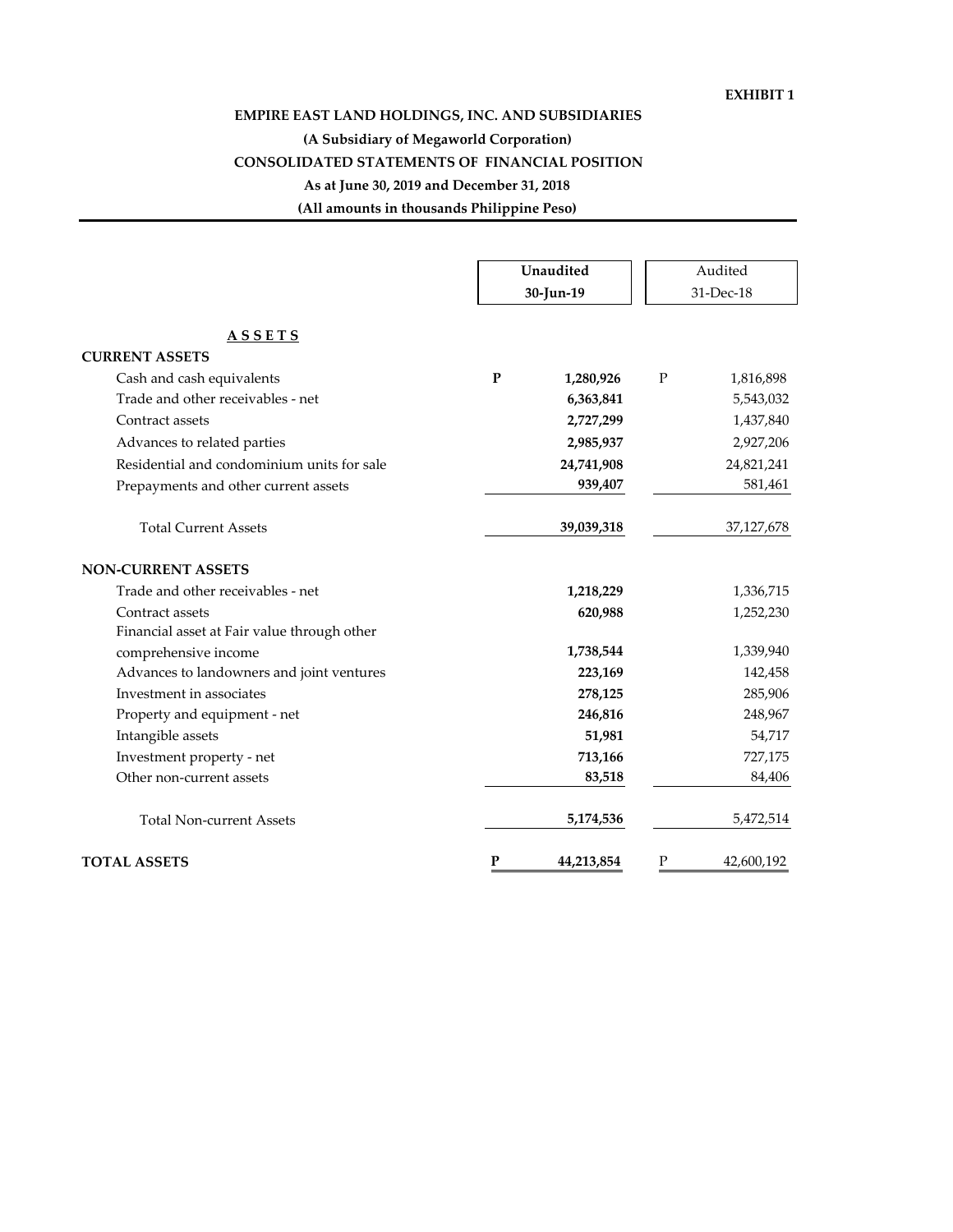|                                                      |              | Unaudited<br>30-Jun-19 | Audited<br>31-Dec-18 |            |  |
|------------------------------------------------------|--------------|------------------------|----------------------|------------|--|
| <b>LIABILITIES AND EQUITY</b>                        |              |                        |                      |            |  |
| <b>CURRENT LIABILITIES</b>                           |              |                        |                      |            |  |
| Interest-bearing loans and borrowings                | ${\bf P}$    | 737,621                | ${\bf P}$            | 637,986    |  |
| Trade and other payables                             |              | 2,141,309              |                      | 1,786,066  |  |
| Customers' deposits                                  |              | 3,938,456              |                      | 3,271,411  |  |
| Advances from related parties                        |              | 4,654,765              |                      | 4,578,103  |  |
| Income tax payable                                   |              |                        |                      | 42         |  |
| Contract liabilities                                 |              | 325,309                |                      | 23,524     |  |
| Other current liabilities                            |              | 894,540                |                      | 813,428    |  |
| <b>Total Current Liabilities</b>                     |              | 12,692,000             |                      | 11,110,560 |  |
| <b>NON-CURRENT LIABILITIES</b>                       |              |                        |                      |            |  |
| Interest-bearing loans and borrowings                |              | 1,050,000              |                      | 1,418,751  |  |
| <b>Contract liabilities</b>                          |              | 152,529                |                      | 130,429    |  |
| Retirement benefit obligation                        |              | 307,307                |                      | 305,284    |  |
| Deferred tax liabilities                             |              | 2,099,232              |                      | 1,940,078  |  |
| <b>Total Non-current Liabilities</b>                 |              | 3,609,068              |                      | 3,794,542  |  |
| <b>Total Liabilities</b>                             |              | 16,301,068             |                      | 14,905,102 |  |
| <b>EQUITY</b>                                        |              |                        |                      |            |  |
| Equity attributable to parent company's shareholders |              | 25,657,912             |                      | 25,136,371 |  |
| Non-controlling interest                             |              | 2,254,874              |                      | 2,558,720  |  |
| <b>Total Equity</b>                                  |              | 27,912,786             |                      | 27,695,090 |  |
| <b>TOTAL LIABILITIES AND EQUITY</b>                  | $\mathbf{P}$ | 44,213,854             | $\mathbf P$          | 42,600,192 |  |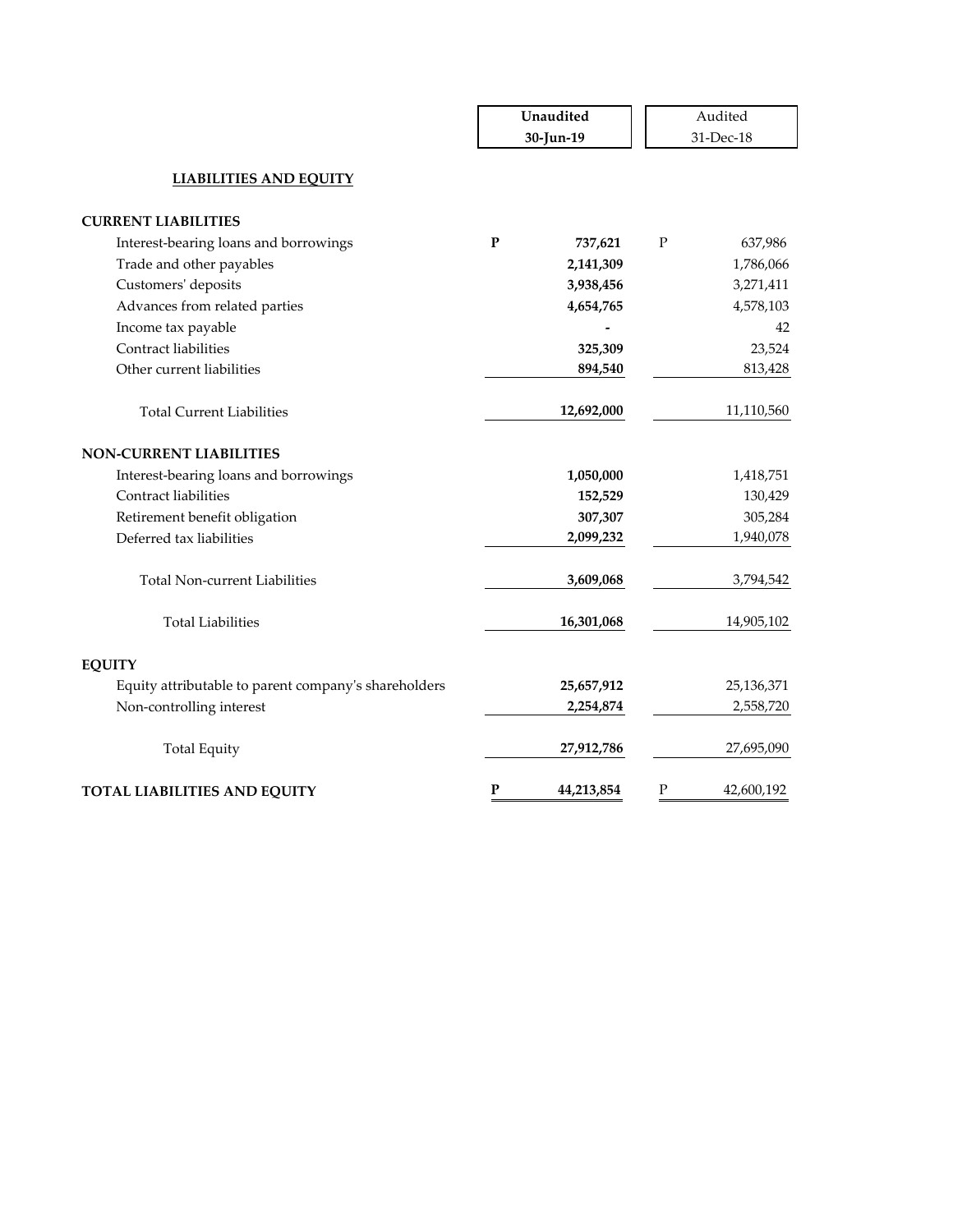# **(All amounts in thousand Philippine Peso, except earnings per share) For each of the six months and three months ended June 30, 2019 and 2018 CONSOLIDATED STATEMENTS OF COMPREHENSIVE INCOME EMPIRE EAST LAND HOLDINGS, INC. AND SUBSIDIARIES (A Subsidiary of Megaworld Corporation)**

**April to June 2019 Jan to June 2019** April to June 2018 Jan to June 2018 REVENUES Real estate sales **P 2,025,282 916,987 P** P 2,007,028 951,971 P Finance income **108,030 59,199** 108,954 54,073 Commissions and other income **131,324 249,395** 120,507 234,976 **1,107,510 2,382,707 1,126,551 2,350,958** COSTS & EXPENSES Cost of real estate sales **518,877 1,102,540** 527,454 **1**,142,234 Finance costs **114,982 30,864** 104,594 53,163 Equity share in net losses of an associate **3,987 7,780 1,846 4,281** Operating expenses **609,493 311,818** 604,927 324,821 Tax expense **74,366 169,586** 133,015 58,669 **939,912 2,004,381 965,953 1,989,051** NET PROFIT **167,598 378,326** 160,598 361,907 Net profit attributable to: Parent company's shareholders **P 384,054 168,295 P** P 361,779 161,195 P Non-controlling interest **(697) (5,728)** 128 (597) **P 167,598 P 378,326 P 160,598 P 361,907** OTHER COMPREHENSIVE INCOME (LOSS) financial assets **398,604 (81,072)** (493,188) (177,908) TOTAL COMPREHENSIVE INCOME (LOSS) **P** 86,526 **P** 776,930 **P** (17,310) **P** (131,281) Total comprehensive income (loss) attributable to: Parent company's shareholders **P 87,223 P 782,658 P** (16,713) **P** (131,409) Non-controlling interest **(5,728) (697)** 128 (597) **P** 86,526 **P** 776,930 **P** (17,310) **P** (131,281) Earnings Per Share Basic **P 0.0262** P 0.0247 Diluted **P 0.0262** P 0.0247 Fair value gains (losses) on available-for-sale Unaudited **Unaudited** Unaudited (As Restated)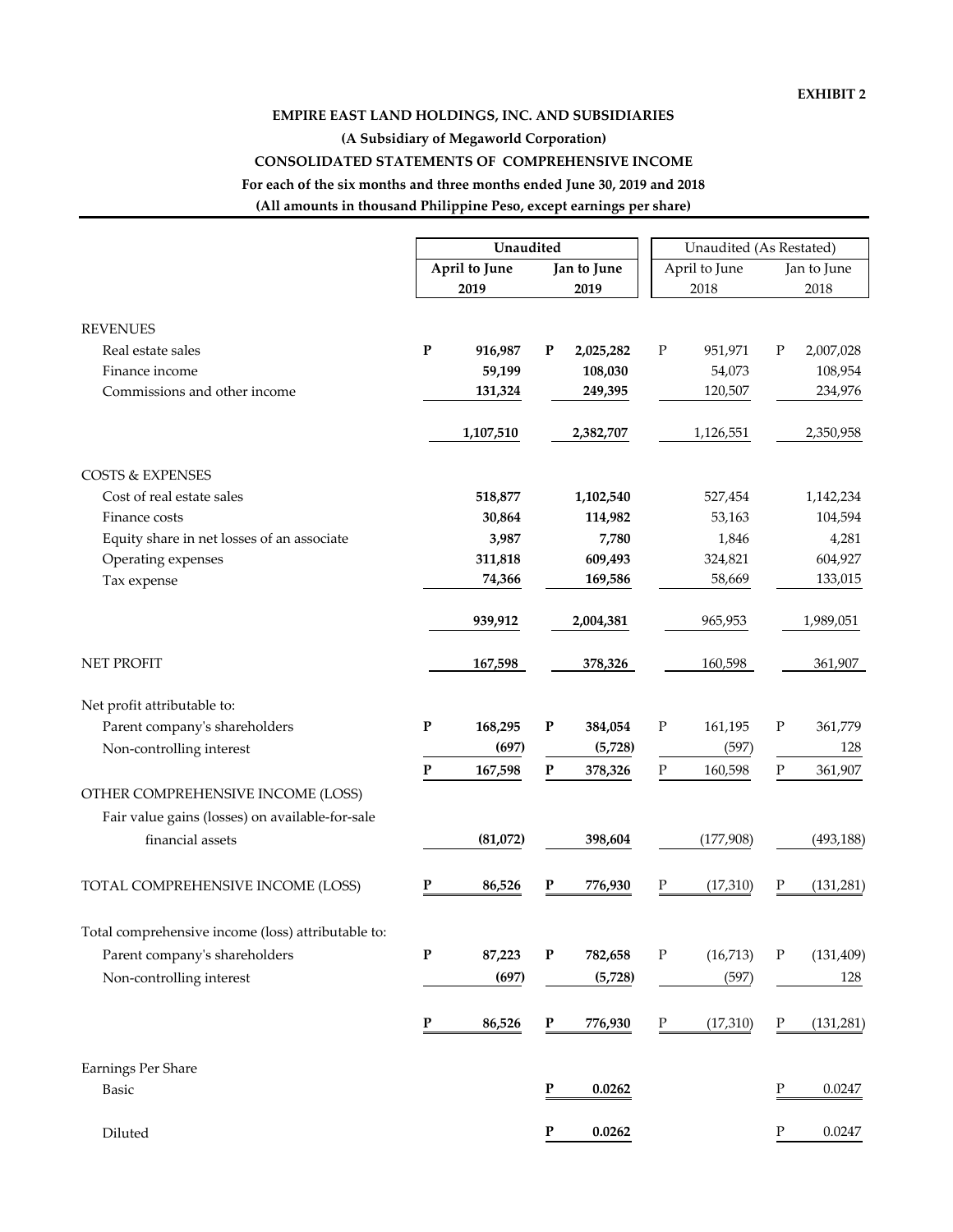# **EMPIRE EAST LAND HOLDINGS, INC. AND SUBSIDIARIES (A Subsidiary of Megaworld Corporation) CONSOLIDATED STATEMENTS OF CHANGES IN EQUITY For each of the six months ended June 30, 2019 and 2018 (All amounts in thousands Philippine Peso)**

|                                                                                                                | Unaudited<br>30-Jun-2019 |            |            | Unaudited (As restated)<br>30-Jun-2018 |
|----------------------------------------------------------------------------------------------------------------|--------------------------|------------|------------|----------------------------------------|
| CAPITAL STOCK                                                                                                  | ${\bf P}$                | 14,803,455 | ${\bf P}$  | 14,803,455                             |
| ADDITIONAL PAID-IN CAPITAL                                                                                     |                          | 4,307,888  |            | 4,307,888                              |
| <b>TREASURY SHARES</b>                                                                                         |                          | (102, 107) |            | (102, 107)                             |
| <b>REVALUATION RESERVES</b><br>Balance at beginning of year                                                    | 250,144                  |            | 863,624    |                                        |
| Net unrealized fair value gains (losses) on<br>available-for-sale financial assets<br>Balance at end of period | 137,488                  | 387,632    | (493, 188) | 370,436                                |
| RETAINED EARNINGS                                                                                              |                          | 6,261,044  |            | 5,704,551                              |
| MINORITY INTEREST                                                                                              |                          | 2,254,874  |            | 621,089                                |
| TOTAL EQUITY                                                                                                   |                          | 27,912,786 | P          | 25,705,312                             |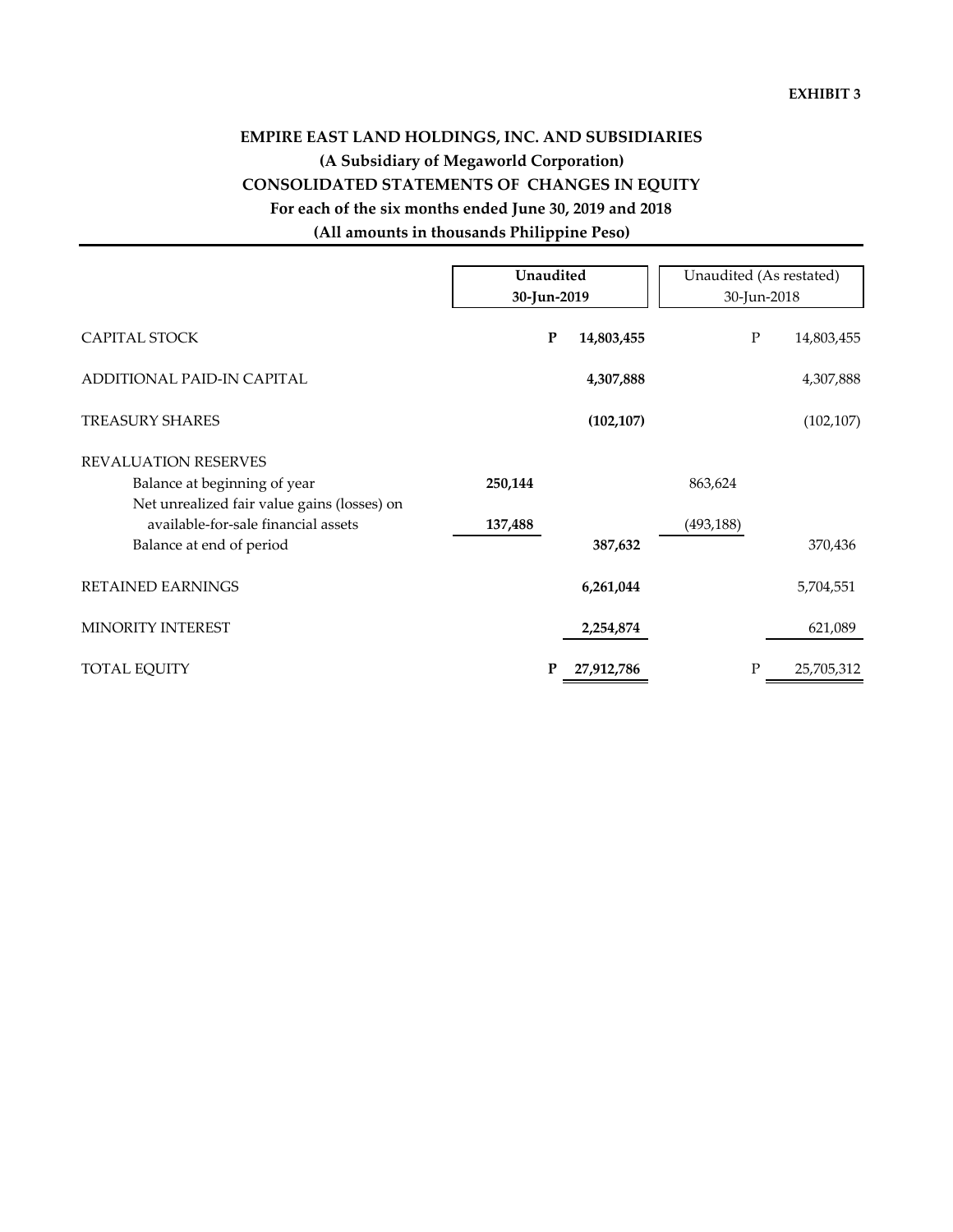# **(All amounts in thousands Philippine Peso) For each of the six months ended June 30, 2019 and 2018 CONSOLIDATED STATEMENTS OF CASH FLOWS EMPIRE EAST LAND HOLDINGS, INC. AND SUBSIDIARIES (A Subsidiary of Megaworld Corporation)**

|                                                                                                    |              | Unaudited<br>30-Jun-19 |             | Unaudited<br>(As Restated)<br>30-Jun-18 |
|----------------------------------------------------------------------------------------------------|--------------|------------------------|-------------|-----------------------------------------|
| <b>CASH FLOWS FROM OPERATING ACTIVITIES</b>                                                        |              |                        |             |                                         |
| Income before tax                                                                                  | $\mathbf{P}$ | 547,912                | $\mathbf P$ | 494,922                                 |
| Adjustments for:                                                                                   |              |                        |             |                                         |
| Depreciation and amortization                                                                      |              | 26,786                 |             | 18,510                                  |
| Finance costs                                                                                      |              | 114,982                |             | 104,594                                 |
| Finance income                                                                                     |              | (108, 030)             |             | (108, 954)                              |
| Equity in net loss of associates                                                                   |              | 7,780                  |             | 4,281                                   |
| Operating income before working capital changes<br>Net Changes in Operating Assets and Liabilities |              | 589,429                |             | 513,353                                 |
| Increase in current and non-current assets                                                         |              | (2, 168, 224)          |             | (1, 123, 320)                           |
| Increase (decrease) in current and other non-current liabilities                                   |              | 1,429,309              |             | 302,402                                 |
| Cash used in operations                                                                            |              | (149, 486)             |             | (307, 565)                              |
| Interest received                                                                                  |              | (2,635)                |             | 16,291                                  |
| Cash paid for income taxes                                                                         |              | (10, 474)              |             | (8,037)                                 |
| Net Cash Used in Operating Activities                                                              |              | (162, 596)             |             | (299, 311)                              |
| CASH FLOWS USED IN INVESTING ACTIVITIES                                                            |              | (4, 384)               |             | (65, 880)                               |
| CASH FLOWS FROM (USED IN) FINANCING ACTIVITIES                                                     |              | (368,992)              |             | 177,263                                 |
| NET DECREASE IN CASH AND                                                                           |              |                        |             |                                         |
| <b>CASH EQUIVALENTS</b>                                                                            |              | (535, 972)             |             | (187, 928)                              |
| <b>CASH AND CASH EQUIVALENTS</b>                                                                   |              |                        |             |                                         |
| <b>AT BEGINNING OF PERIOD</b>                                                                      |              | 1,816,898              |             | 1,280,896                               |
| <b>CASH AND CASH EQUIVALENTS</b>                                                                   |              |                        |             |                                         |
| <b>AT END OF PERIOD</b>                                                                            | $\mathbf{P}$ | 1,280,926              | P           | 1,092,968                               |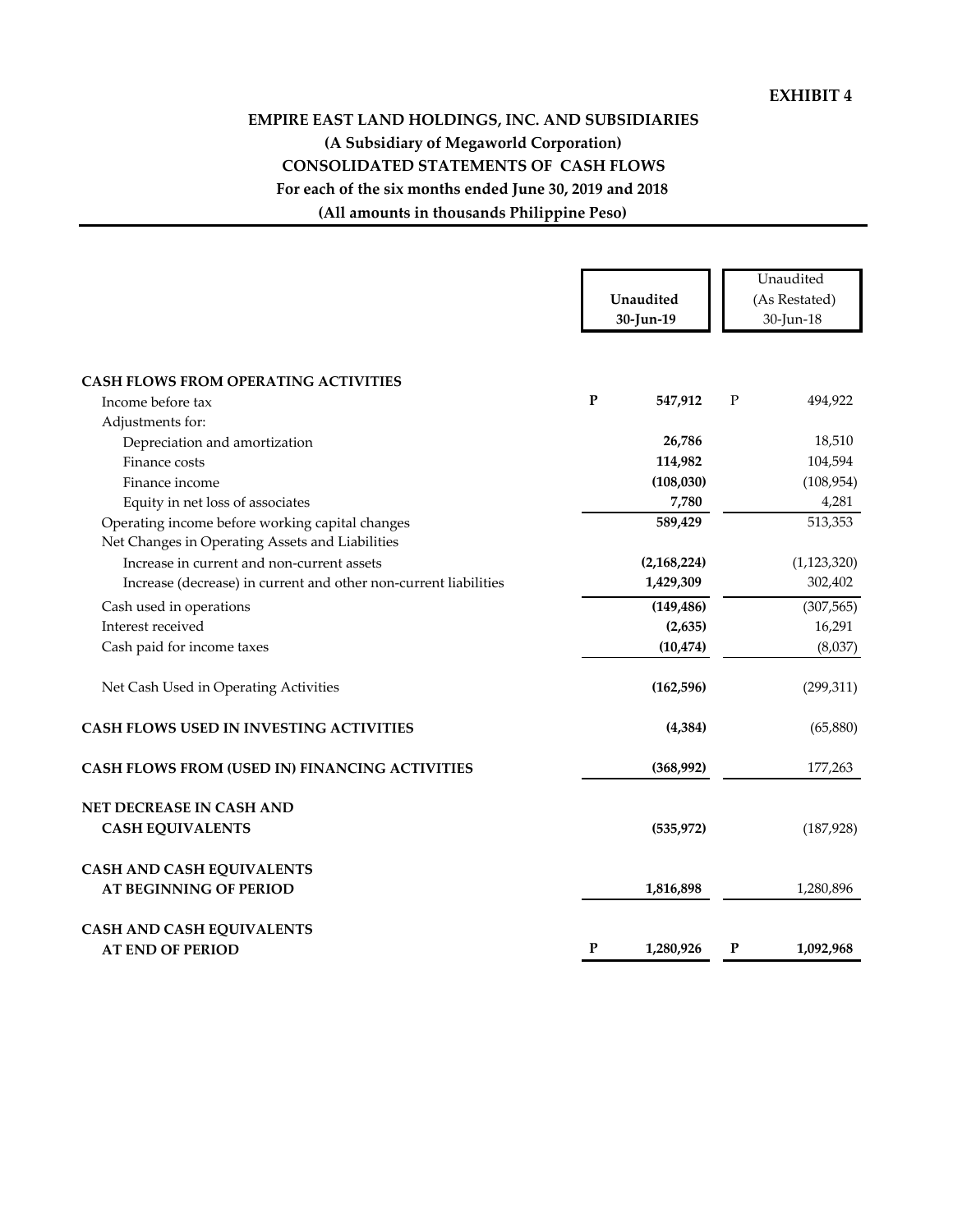### **EXHIBIT 5**

## **EMPIRE EAST LAND HOLDINGS, INC. AND SUBSIDIARIES (A Subsidiary of Megaworld Corporation) NOTES TO CONSOLIDATED FINANCIAL STATEMENTS FOR THE SIX MONTHS ENDED JUNE 30, 2019 AND DECEMBER 31, 2018 (Amounts in Philippine Pesos)**

# **1.** CORPORATE INFORMATION

Empire East Land Holdings, Inc. (the Company) was incorporated and registered with the Philippine Securities and Exchange Commission (SEC) on July 15, 1994. The Company is presently engaged in the development and marketing of mid-cost housing projects in the form of condominium communities, subdivision lots and house and lot packages, and commercial units to a limited extent. The Company also leases out commercial and industrial properties. As a stock corporation, the Company's corporate life is 50 years.

 The shares of common stock of the Company are listed at the Philippine Stock Exchange (PSE).

#### **1.1 Composition of the Group**

As of June 30, 2019, the Company holds ownership interests in the following entities:

|                                                   | Explanatory  | Percentage of Ownership |         |         |  |  |
|---------------------------------------------------|--------------|-------------------------|---------|---------|--|--|
| Subsidiaries/Associates                           | <b>Notes</b> | 2019                    | 2018    | 2017    |  |  |
| Subsidiaries:                                     |              |                         |         |         |  |  |
| Eastwood Property Holdings, Inc. (EPHI)           | (a)          | 100%                    | $100\%$ | 100%    |  |  |
| Valle Verde Properties, Inc. (VVPI)               | (b)          | 100%                    | 100%    | $100\%$ |  |  |
| Sherman Oak Holdings, Inc. (SOHI)                 | (b)          | 100%                    | $100\%$ | 100%    |  |  |
| Empire East Communities, Inc. (EECI)              | (c)          | 100%                    | 100%    | $100\%$ |  |  |
| 20th Century Nylon Shirt Co., Inc. (20th Century) | (e)          | 100%                    | $100\%$ | 100%    |  |  |
| Laguna BelAir Science School, Inc. (LBASSI)       | (d)          | 73%                     | 73%     | 73%     |  |  |
| Sonoma Premier Land, Inc. (SPLI)                  | (b)          | 60%                     | 60%     | 60%     |  |  |
| Pacific Coast Megacity Inc. (PCMI)                | (f)          | 40%                     | 20%     |         |  |  |
| Associates:                                       |              |                         |         |         |  |  |
| Gilmore Property Marketing Associate, Inc.        |              |                         |         |         |  |  |
| (GPMAI)                                           | (b)          | 47%                     | 47%     | 47%     |  |  |
| Pacific Coast Megacity Inc. (PCMI)                | (f)          |                         |         | 20%     |  |  |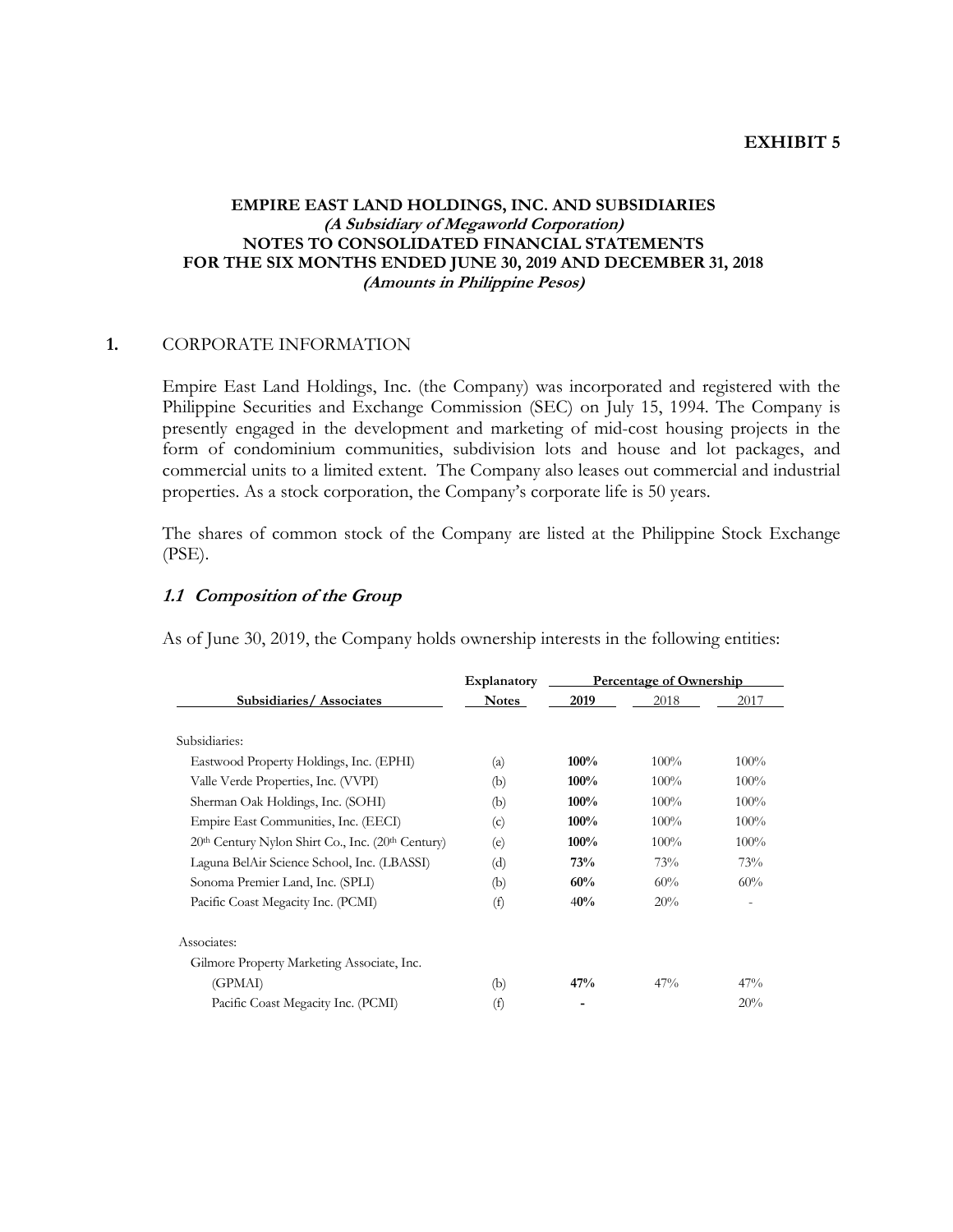Explanatory Notes:

- (a) Subsidiary incorporated to market real estate properties of the Group and other related parties.
- (b) Subsidiaries/associate incorporated in prior years but have not yet started commercial operations as of December 31, 2018.
- (c) Subsidiary incorporated in prior year but ceased its operations as a marketing arm of real estate properties in 2014.
- (d) Subsidiary primarily engaged in operating a school for primary and secondary education.
- (e) Subsidiary acquired in 2015 which is yet to resume its operations.
- (f) PCMI is considered as an associate of the Company from 2015. The Company obtained de facto control over PCMI in 2018 when the former gained the power to govern over the financial and operating policies of the latter. The acquisition was accounted for as pooling-of-interest method of accounting; hence, neither goodwill nor gain on acquisition was recognized. Further, in January 2019, the Company acquired an additional shares of PCMI, increasing its ownership interest to 40%.

The registered office address, which is also the place of operations of the Company and its subsidiaries and associates, collectively the Group is located at  $12<sup>th</sup>$  Floor, Alliance Global Tower, 36<sup>th</sup> Street corner 11<sup>th</sup> Avenue, Uptown Bonifacio, Taguig City, except for EPHI, LBASSI, 20<sup>th</sup> Century and PCMI. Their registered office addresses, which is also their place of operations are summarized below.

- *(a)* EPHI #188 EC Information Center, E. Rodriguez Jr. Ave., Eastwood CyberPark City, Bagumbayan, Quezon City
- *(b)* LBASSI Brgy. Don Jose, Sta. Rosa, Laguna
- $(c)$  20<sup>th</sup> Century 632 Shaw Blvd. Highway Hills, Mandaluyong City
- *(d)* PCMI 7th Floor 1880 Building Eastwood City E. Rodriguez Jr. Ave. Bagumbayan, Quezon City

In prior years, the Company increased its ownership interest in VVPI and LBASSI resulting in 100% and 73% ownership interest, respectively, over the respective subsidiaries. This resulted in the recognition of goodwill which amounted to P78.3 million as of December 31, 2018 and 2017, and shown as part of Other Non-current Assets account in the consolidated statements of financial position [see Note 3.2(h)].

In February 2015, the Company acquired  $100\%$  ownership interest in  $20<sup>th</sup>$  Century.

The Company is a subsidiary of Megaworld Corporation (Megaworld or The Parent Company). Megaworld is engaged in the development of large scale mixed-use planned communities or townships that integrate residential, commercial, leisure and entertainment components. The parent company is presently engaged in property-related activities, such as, project design, construction and property management. Megaworld is 67.25% owned by Alliance Global Group, Inc. (AGI), the Company's ultimate parent company. AGI is a holding company with diversified investments in food and beverage, real estate, tourismentertainment and gaming and quick service restaurant businesses. The shares of common stock of both Megaworld and AGI are listed at the PSE.

On December 27, 2017, the SEC approved the change in the Company's registered office and principal place of business from 21<sup>st</sup> Floor, The World Centre Building, 330 Sen. Gil Puyat Avenue, Makati City to 12<sup>th</sup> Floor, Alliance Global Tower, 36<sup>th</sup> Street cor. 11<sup>th</sup> Avenue,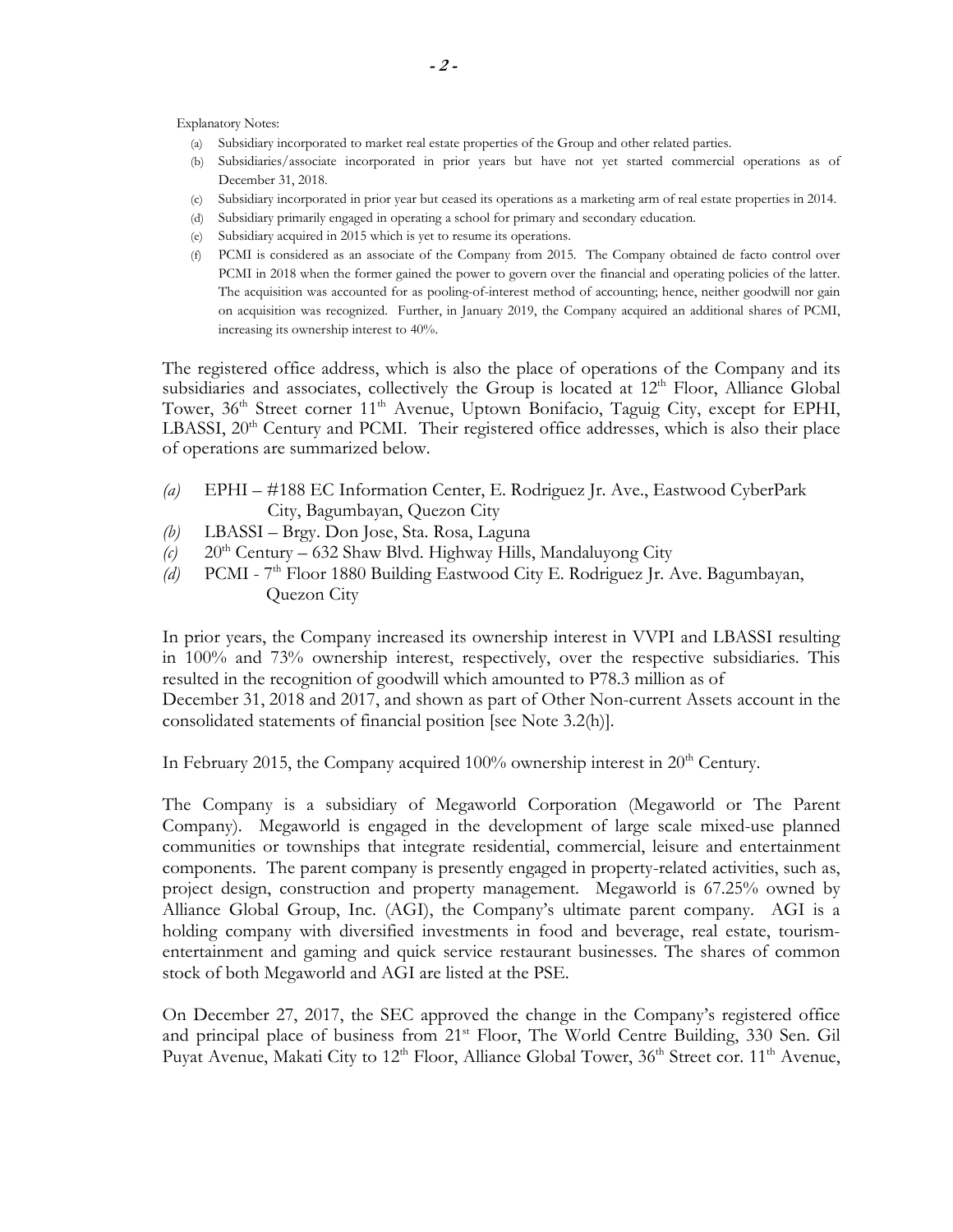Uptown Bonifacio, Taguig City. The related approval from the Bureau of Internal Revenue (BIR) was obtained on November 13, 2018.

Megaworld's registered office address, is located at the  $30<sup>th</sup>$  Floor of the same building as that of the Company. AGI's registered office is located at  $7<sup>th</sup>$  Floor, 1880 Eastwood Avenue, Eastwood City CyberPark, 188 E. Rodriquez Jr. Avenue, Bagumbayan, Quezon City. These registered office addresses are also their respective principal places of business.

# **1.2 Acquisition of PCMI**

PCMI became a subsidiary on December 31, 2018 when the Company obtained de facto control when the latter gained the power to govern over the financial and operating policies of the former. The acquisition was accounted for as pooling-of-interest method of accounting as PCMI was acquired from related parties under common control. Transfers of assets between commonly-controlled entities are accounted for under historical cost accounting; hence, the assets and liabilities reflected in the consolidated financial statements are at carrying values and no adjustments are made to reflect fair values or recognized any new assets or liabilities, at the date of the combination that otherwise would have been done under the acquisition method. No restatements are made to the financial information in the consolidated financial statements for periods prior to the business combination as allowed under *Philippine Interpretations Committee* (PIC) Question & Answer (Q&A) No. 2012-01,

PFRS 3.2 – *Application of Pooling-of-Interest Method for Business Combination of Entities under Common Control in Consolidated Financial Statements*; hence, the profit and loss of PCMI is included in the consolidated financial statements for the full year, irrespective of when the combination took place.

# **2. SUMMARY OF SIGNIFICANT ACCOUNTING POLICIES**

The significant accounting policies that have been used in the preparation of these consolidated financial statements are summarized below and in the succeeding pages. The policies have been consistently applied to all the years presented, unless otherwise stated.

# **2.1 Basis of Preparation of Consolidated Financial Statements**

# *(a) Statement of Compliance with Philippine Financial Reporting Standards*

The consolidated financial statements of the Group have been prepared in accordance with Philippine Financial Reporting Standards (PFRS). PFRS are adopted by the Financial Reporting Standards Council (FRSC) from the pronouncements issued by the International Accounting Standards Board, and approved by the Philippine Board of Accountancy.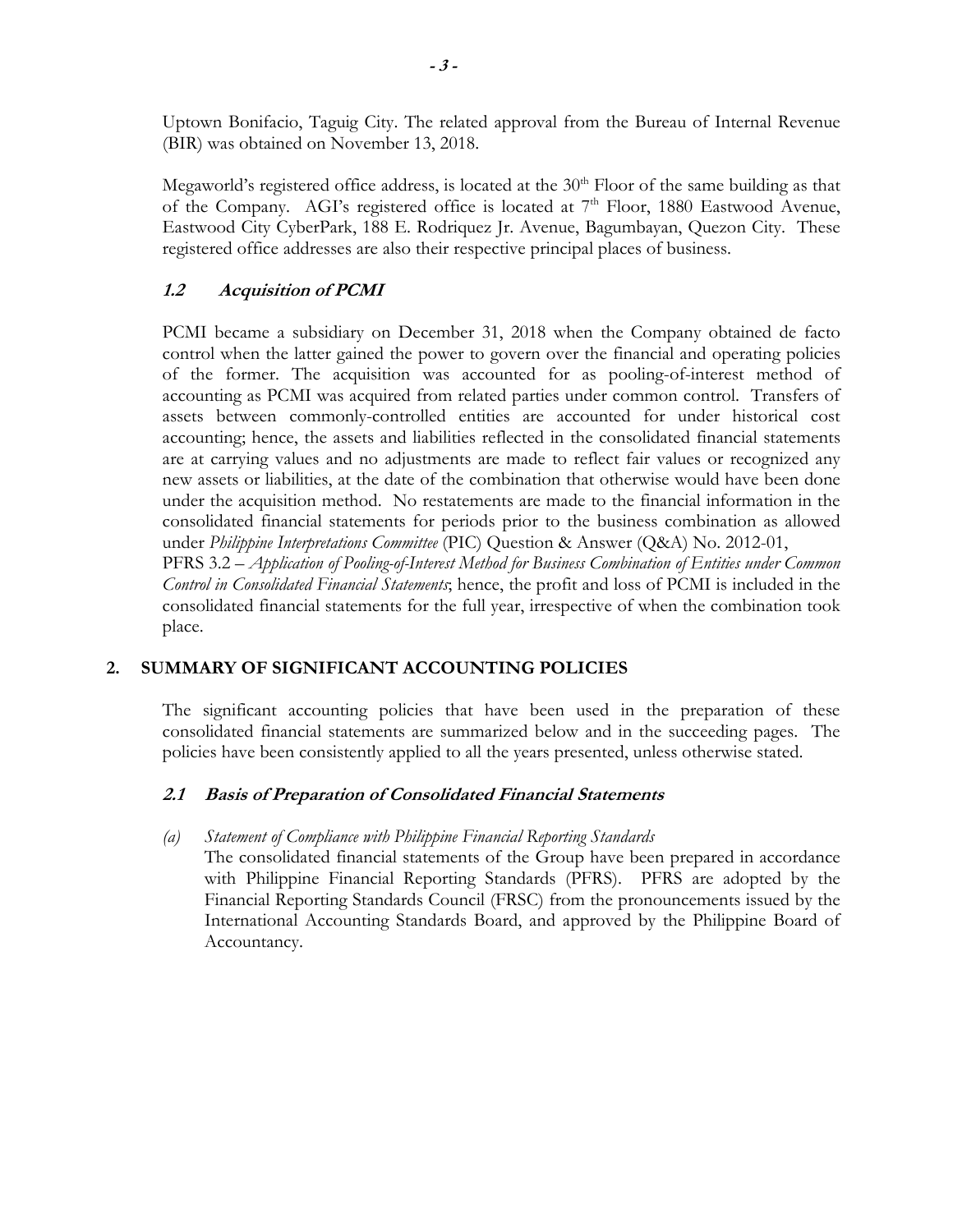### *(b) Prior Period Restatements and Reclassifications of Accounts*

In 2018, the Group adopted PFRS 9, *Financial Instruments,* which was applied using the transitional relief allowed by the standard. This allowed the Group not to restate its prior periods' consolidated financial statements. The adoption of PFRS 9 (2014) has resulted in changes in the Group's accounting policies on impairment of financial assets particularly on the application of the expected credit loss (ECL) methodology for trade and other receivables [see Note  $2.2(a)(ii)$ ].

Further, the Group adopted in 2018 PFRS 15, *Revenue from Contracts with Customers*, and the related PIC Q&A 2016-04, *Adoption of PFRS 15, "Revenue from Contracts with Customers*", *on Sale of Residential Properties under Pre-completion Contracts*, and PIC Q&A 2018-12, PFRS 15, *Implementation Issues Affecting the Real Estate Industry*, which were applied retrospectively to each prior reporting period in accordance with PAS 8, *Accounting Policies, Changes in Accounting Estimates and Errors*.

The Group also adopted the PIC Q&A No. 2018-11, *Classification of Land by Real Estate Developer*, which requires real estate developers to classify land based on management's intention and apply the appropriate accounting treatment as required by relevant standards.

The effects of prior period adjustments on certain line items in the consolidated statement of comprehensive income and statements of cash flows for the quarter ended June 30, 2018 are summarized below;

|                                                       |                 | Effects of      |                    |
|-------------------------------------------------------|-----------------|-----------------|--------------------|
|                                                       |                 | Adoption of     |                    |
|                                                       |                 | PFRS15 and      |                    |
|                                                       | As Previously   | PIC Q&A         |                    |
|                                                       | Reported        | 2018-2O         | As Restated        |
| 2018-2nd quarter                                      |                 |                 |                    |
| Comprehensive Income:                                 |                 |                 |                    |
| Real estate sales                                     | 2,044,966,754   | (37,938,409)    | 2,007,028,345      |
| Realized gross profit on prior years' sales           | 75,179,066      | (75, 179, 066)  |                    |
| Cost of real estate sales                             | (1,216,037,835) | 73,803,778      | (1, 142, 234, 057) |
| Deferred gross profit on current year's sales         | (94, 878, 275)  | 94,878,275      |                    |
| Net effect in net profit                              |                 | 55,564,577      |                    |
| Earnings per share-Basic                              | 0.0208          | 0.0039          | 0.0247             |
| <b>Statement of Cash Flow:</b>                        |                 |                 |                    |
| Profit before tax                                     | 439,357,622     | 55,564,576      | 494,922,198        |
| Decrease (increase) in:                               |                 |                 |                    |
| Increase in current and non-current assets            | (1,067,975,760) | (55,344,047)    | (1, 123, 319, 807) |
| Increase in current and other non-current liabilities | 136,511,524     | 165,890,644     | 302,402,168        |
| Increase in reserve for property development          | 166,111,173     | (166, 111, 173) |                    |
|                                                       |                 | (0)             |                    |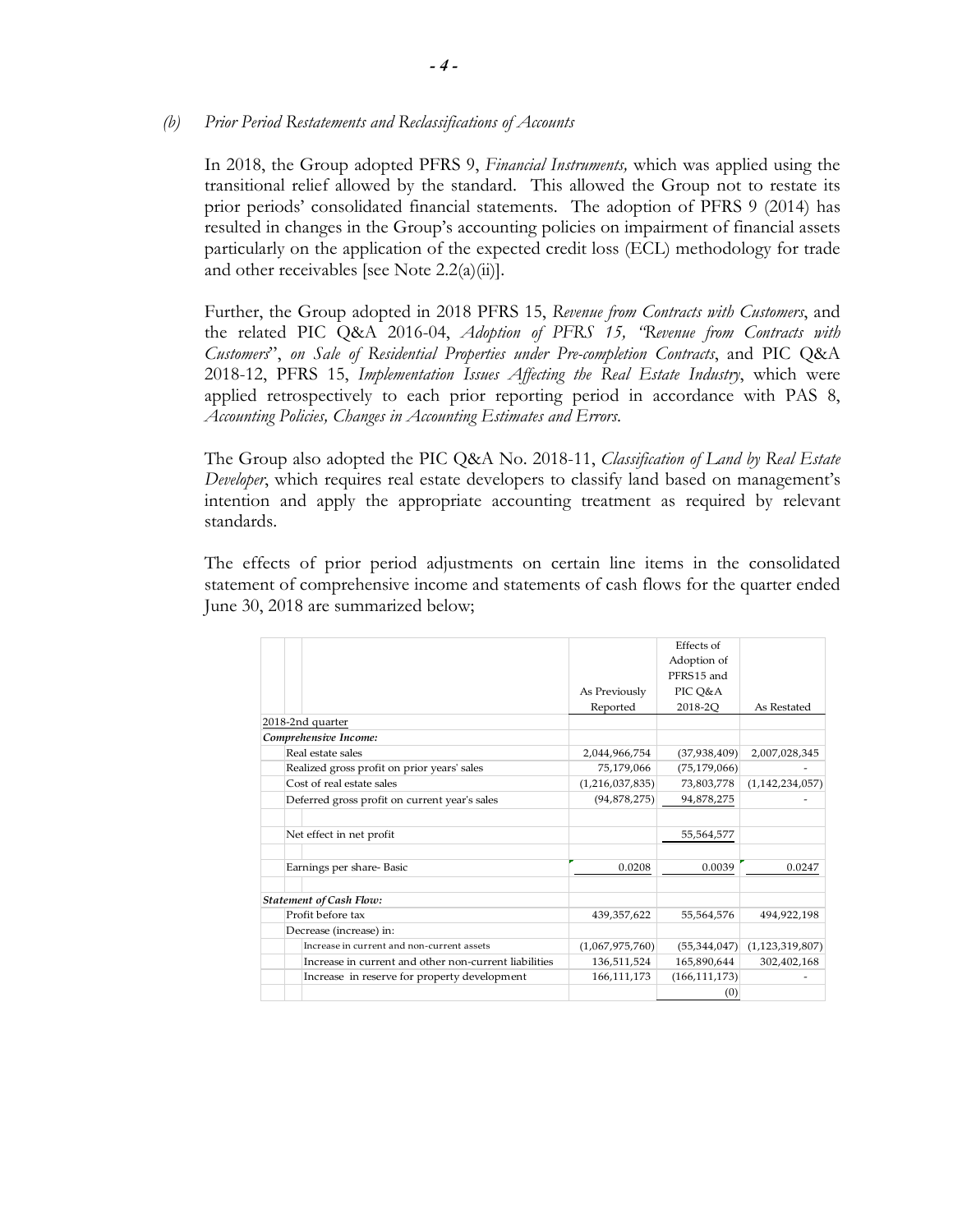*(c) Functional and Presentation Currency* 

These consolidated financial statements are presented in Philippine pesos, the functional and presentation currency of the Group, and all values represent absolute amounts except when otherwise indicated.

Items included in the consolidated financial statements of the Group are measured using the Group's functional currency. Functional currency is the currency of the primary economic environment in which the Group operates.

### **2.2 Adoption of New and Amended PFRS**

#### *(a) Effective in 2018 that are Relevant to the Group*

There are new PFRS, interpretation, amendments and annual improvements to existing standards effective for annual periods subsequent to 2018, which are adopted by the FRSC. Management will adopt the following relevant pronouncements in accordance with their transitional provisions; and, unless otherwise stated, none of these are expected to have significant impact on the Group's consolidated financial statements:

- (i) PAS 19 (Amendments), *Employee Benefits Plan Amendment, Curtailment or Settlement* (effective January 1, 2019). The amendments require the use of updated actuarial assumptions to determine current service cost and net interest for the remainder of the annual reporting period after the plan amendment, curtailment or settlement when the entity remeasures its net defined benefit liability (asset).
- (ii) PAS 28 (Amendments), *Investment in Associates and Joint Ventures Long-term Interest in Associates and Joint Venture* (effective from January 1, 2019). The amendments clarify that the scope exclusion in PFRS 9 applies only to ownership interests accounted for using the equity method. Thus, the amendments further clarify that long-term interests in an associate or joint venture – to which the equity method is not applied – must be accounted for under PFRS 9, which shall also include long-term interests that, in substance, form part of the entity's net investment in an associate or joint venture.
- (iii) PFRS 9 (Amendments), *Financial Instruments Prepayment Features with Negative Compensation* (effective from January 1, 2019). The amendments clarify that prepayment features with negative compensation attached to financial instruments may still qualify under the "solely payments of principal and interests" (SPPI) test. As such, the financial assets containing prepayment features with negative compensation may still be classified at amortized cost or at FVOCI.
- (iv) PFRS 16, *Leases* (effective from January 1, 2019). The new standard will eventually replace PAS 17, *Leases*, and its related interpretation IFRIC 4, *Determining Whether an Arrangement Contains a Lease*. For lessees, it requires to account for leases "on-balance sheet" by recognizing a "right-of-use" asset and a lease liability. The lease liability is initially measured as the present value of future lease payments. For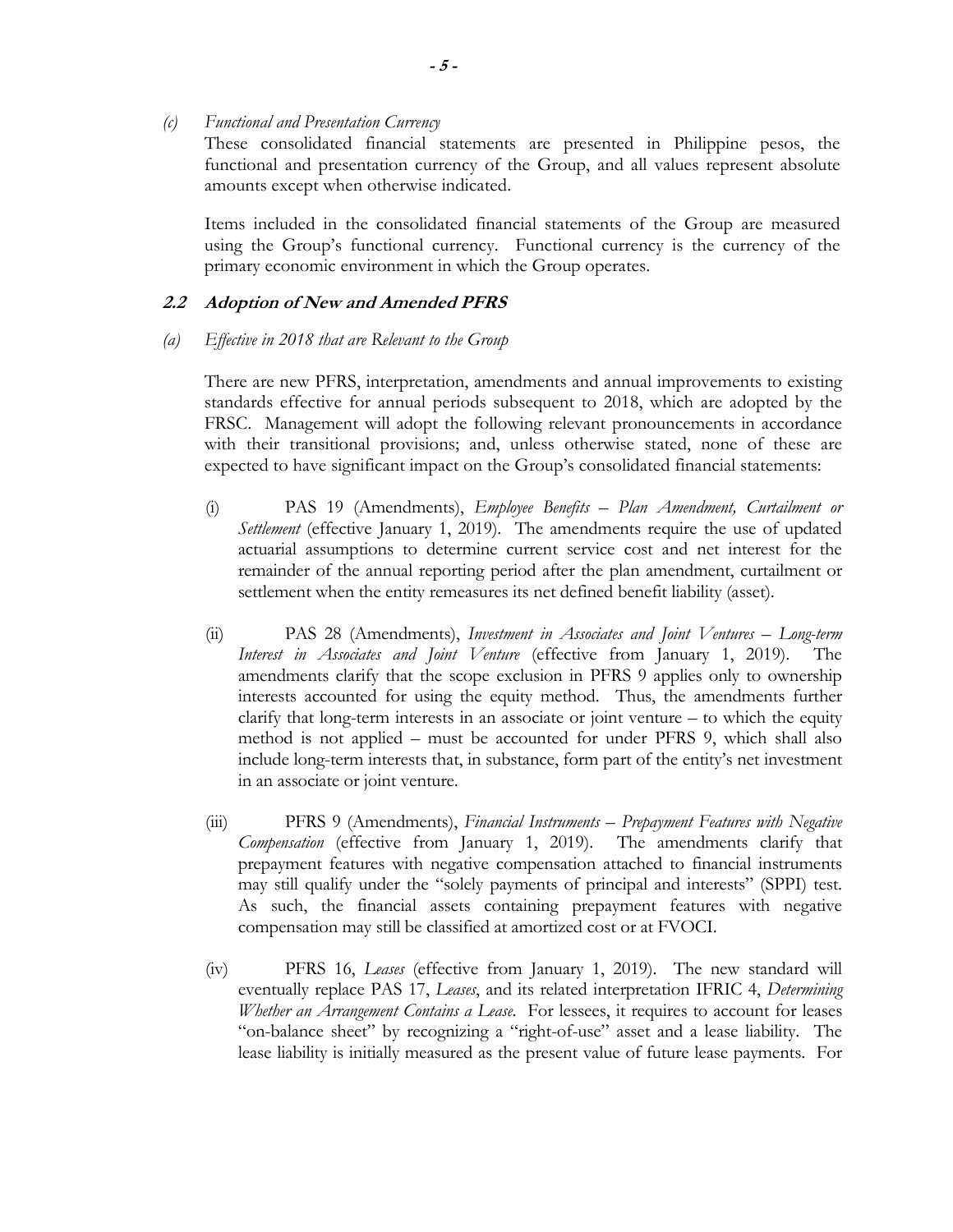this purpose, lease payments include fixed, non-cancellable payments for lease elements, amounts due under residual value guarantees, certain types of contingent payments and amounts due during optional periods to the extent that extension is reasonably certain. In subsequent periods, the "right-of-use" asset is accounted for similar to a purchased asset subject to depreciation or amortization. The lease liability is accounted for similar to a financial liability which is amortized using the effective interest method. However, the new standard provides important reliefs or exemptions for short-term leases and leases of low value assets. If these exemptions are used, the accounting is similar to operating lease accounting under PAS 17 where lease payments are recognized as expenses on a straight-line basis over the lease term or another systematic basis (if more representative of the pattern of the lessee's benefit).

For lessors, lease accounting is similar to PAS 17's. In particular, the distinction between finance and operating leases is retained. The definitions of each type of lease, and the supporting indicators of a finance lease, are substantially the same as PAS 17's. The basic accounting mechanics are also similar, but with some different or more explicit guidance in few areas. These include variable payments, subleases, lease modifications, the treatment of initial direct costs and lessor disclosures.

- (v) IFRIC 23, *Uncertainty over Income Tax Treatments* (effective from January 1, 2019). The interpretation provides clarification on the determination of taxable profit, tax bases, unused tax losses, unused tax credits, and tax rates when there is uncertainty over income tax treatments. The core principle of the interpretation requires the Group to consider the probability of the tax treatment being accepted by the taxation authority. When it is probable that the tax treatment will be accepted, the determination of the taxable profit, tax bases, unused tax losses, unused tax credits, and tax rates shall be on the basis of the accepted tax treatment. Otherwise, the Group has to use the most likely amount or the expected value, depending on the surrounding circumstances, in determining the tax accounts identified immediately above.
- (vi) PFRS 10 (Amendments), *Consolidated Financial Statements*, and PAS 28 (Amendments), *Investments in Associates and Joint Ventures – Sale or Contribution of Assets Between an Investor and its Associates or Joint Venture* (effective date deferred indefinitely). The amendments to PFRS 10 require full recognition in the investor's financial statements of gains or losses arising on the sale or contribution of assets that constitute a business as defined in PFRS 3, *Business Combinations*, between an investor and its associate or joint venture. Accordingly, the partial recognition of gains or losses (i.e., to the extent of the unrelated investor's interests in an associate or joint venture) only applies to those sale of contribution of assets that do not constitute a business. Corresponding amendments have been made to PAS 28 to reflect these changes. In addition, PAS 28 has been amended to clarify that when determining whether assets that are sold or contributed constitute a business, an entity shall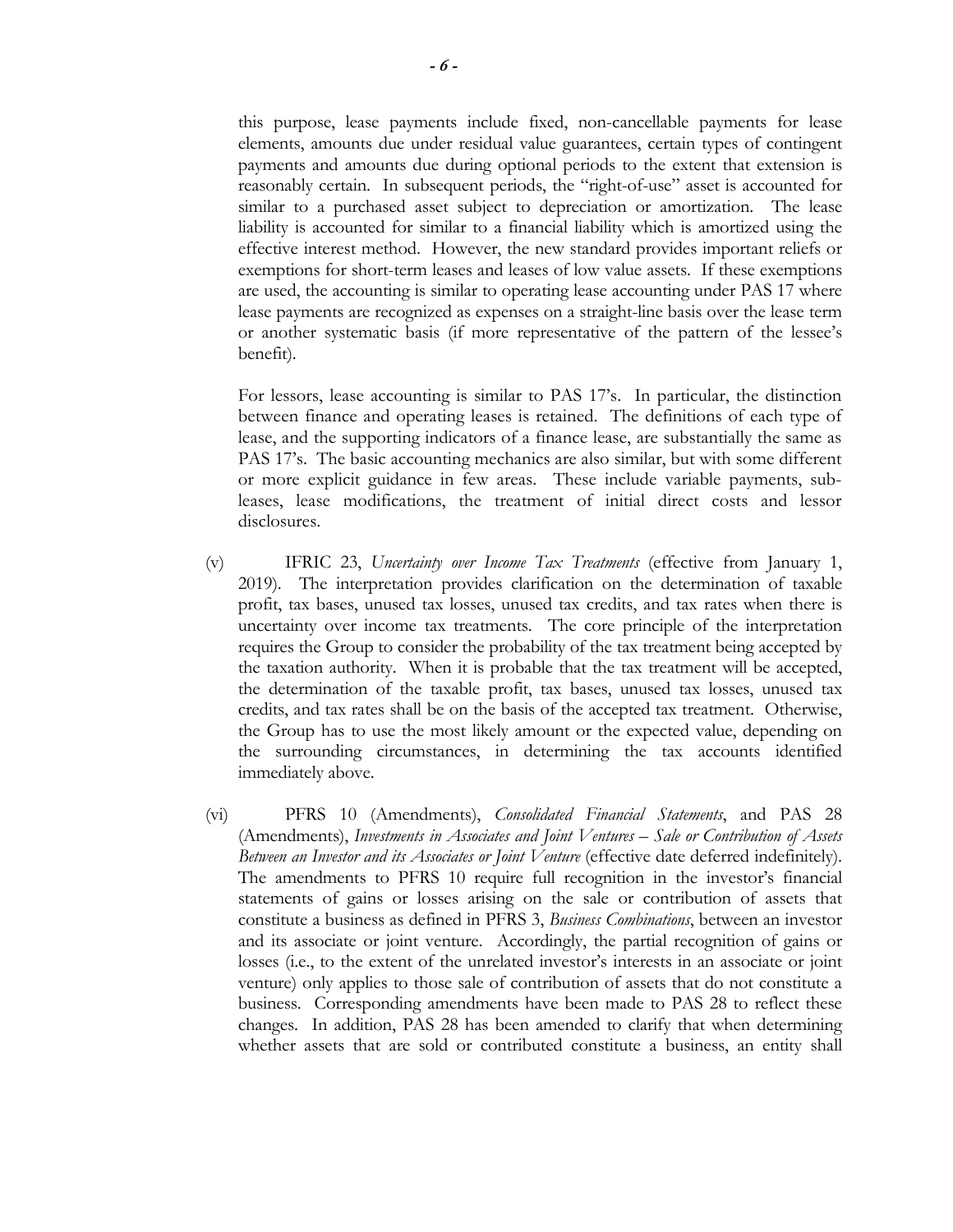consider whether the sale or contribution of those assets is part of multiple arrangements that should be accounted for as a single transaction.

- (vii) Annual Improvements to PFRS 2015-2017 Cycle (effective from January 1, 2019). Among the improvements, the following amendments are relevant to the Group but had no material impact on the Group's consolidated financial statements as these amendments merely clarify existing requirements:
	- PAS 12 (Amendments), *Income Taxes Tax Consequences of Dividends*. The amendments clarify that all income tax consequence of dividend payments should be recognized in profit or loss
	- PAS 23 (Amendments), *Borrowing Costs Eligibility for Capitalization*. The amendments clarify that any specific borrowing which remains outstanding after the related qualifying asset is ready for its intended purpose, such borrowing will then form part of the entity's general borrowings when calculating the capitalization rate for capitalization purposes.
	- PFRS 3 (Amendments), *Business Combinations*, and PFRS 11 (Amendments), *Joint Arrangements – Remeasurement of Previously Held Interests in a Joint Operation*. The amendments clarify that previously held interest in a joint operation shall be remeasured when the Company obtains control of the business. On the other hand, previously held interests in a joint operation shall not be remeasured when the Company obtains joint control of the business.
- (viii) Amendments to PAS 1, *Presentation of Financial Statements* and PAS 8, *Accounting Policies, Changes in Accounting Estimates and Errors – Definition of Material* (effective January 1, 2020). The amendments clarify the definition of 'materiality' in PAS 1 and how it should be applied. The amendments also improve the explanations of the definition and ensure consistency across all PFRSs and other pronouncements.

### **3. SIGNIFICANT ACCOUNTING JUDGMENTS AND ESTIMATES**

The preparation of the Group's consolidated financial statements in accordance with PFRS requires management to make judgments and estimates that affect amounts reported in the consolidated financial statements and related notes. Judgments and estimates are continually evaluated and are based on historical experience and other factors, including expectations of future events that are believed to be reasonable under the circumstances. Actual results may ultimately vary from these estimates.

### **3.1 Critical Judgments in Applying Accounting Policies**

In the process of applying the Group's accounting policies, management has made the judgments mentioned in the succeeding pages, apart from those involving estimation, which have the most significant effect on the amounts recognized in the unaudited interim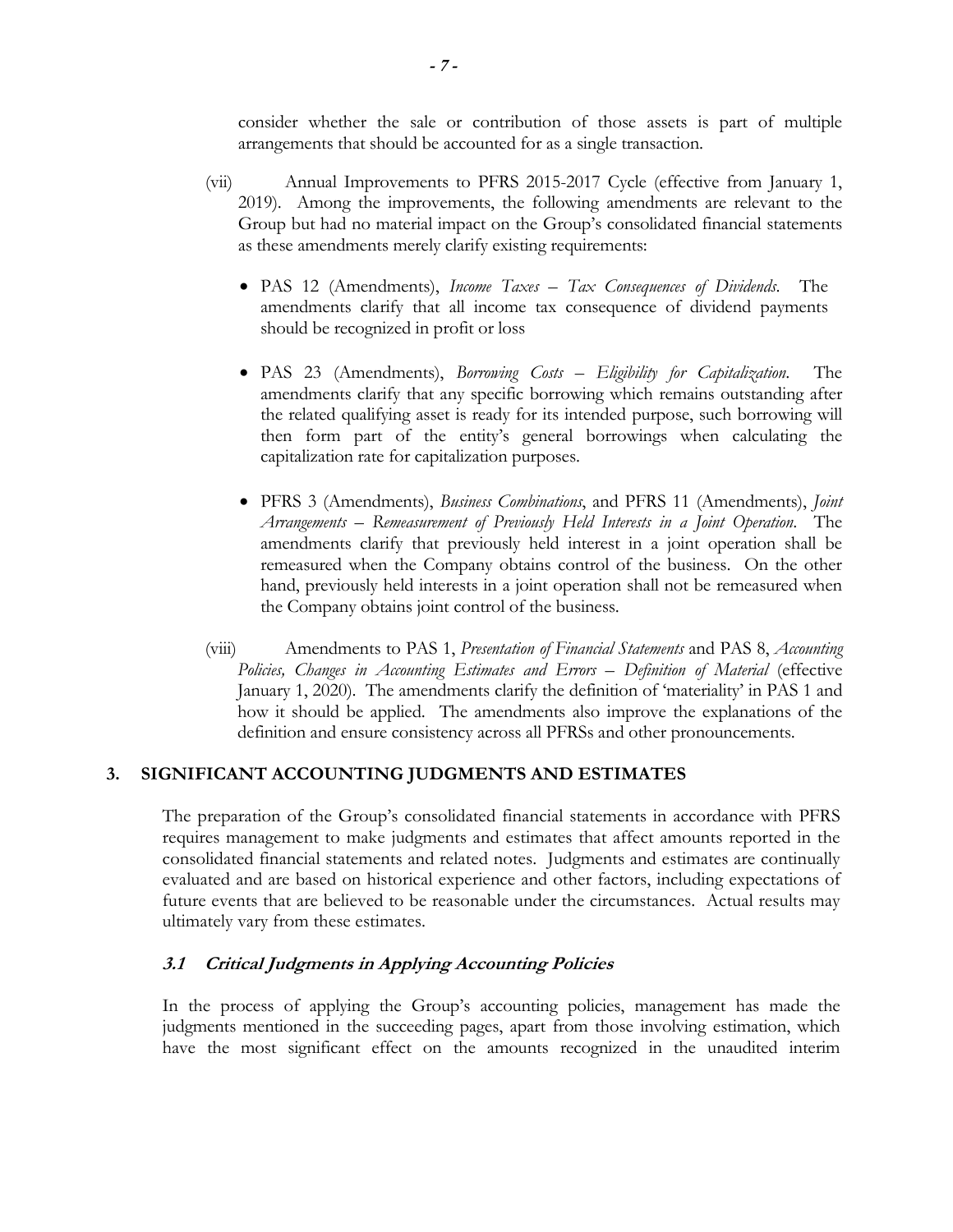consolidated financial statements:

## *(a) Evaluation of Timing of Satisfaction of Performance Obligations*

# *(i) Real Estate Sales*

The Group exercises significant judgment in determining whether each performance obligation to develop properties promised in its contracts with customers is satisfied over time or at a point in time. In making this judgment, the Group considers the following:

- any asset created or enhanced as the Group performs;
- the ability of the customer to control such asset as it is being created or enhanced;
- the timing of receipt and consumption of benefits by the customer; and,
- the Group's enforceable right for payment for performance completed to date.

The Group determined that its performance obligation is satisfied over time since it does not have an alternative use of the specific property sold as it is precluded by its contract from redirecting the use of the property for a different purpose. Further, the Group has rights over payment for development completed to date as the Group can choose to complete the development and enforce its rights to full payment under its contracts even if the customer defaults on amortization payments.

# *(ii) Forfeited Collections and Deposits*

The Group determines that its revenue from forfeited collections and deposits shall be recognized at point in time in the year the contract was cancelled.

### *(iii) Marketing, Management Fees and Commission*

The Group determines that its revenue from marketing, management fees and commission shall be recognized over time. In making its judgment, the Group considers the timing of receipt and consumption of benefits provided by the Group to the customers. The Group applies the practical expedient to recognize revenue at the amount to which it has a right to invoice, which corresponds directly to the value to the customer of the entity's performance completed to date i.e., generally when the customer has acknowledged the Group's right to invoice.

### *(iv) Tuition fees*

The Group determines that its revenue from tuition fees shall be recognized over time. In making its judgment, the Group considers the timing of receipt and consumption of benefits provided by the Group to the counterparties. The Group render services without the need of reperformance of other companies. This demonstrates that the counterparties simultaneously receive and consume the benefits of the Group's rendering of services as it performs.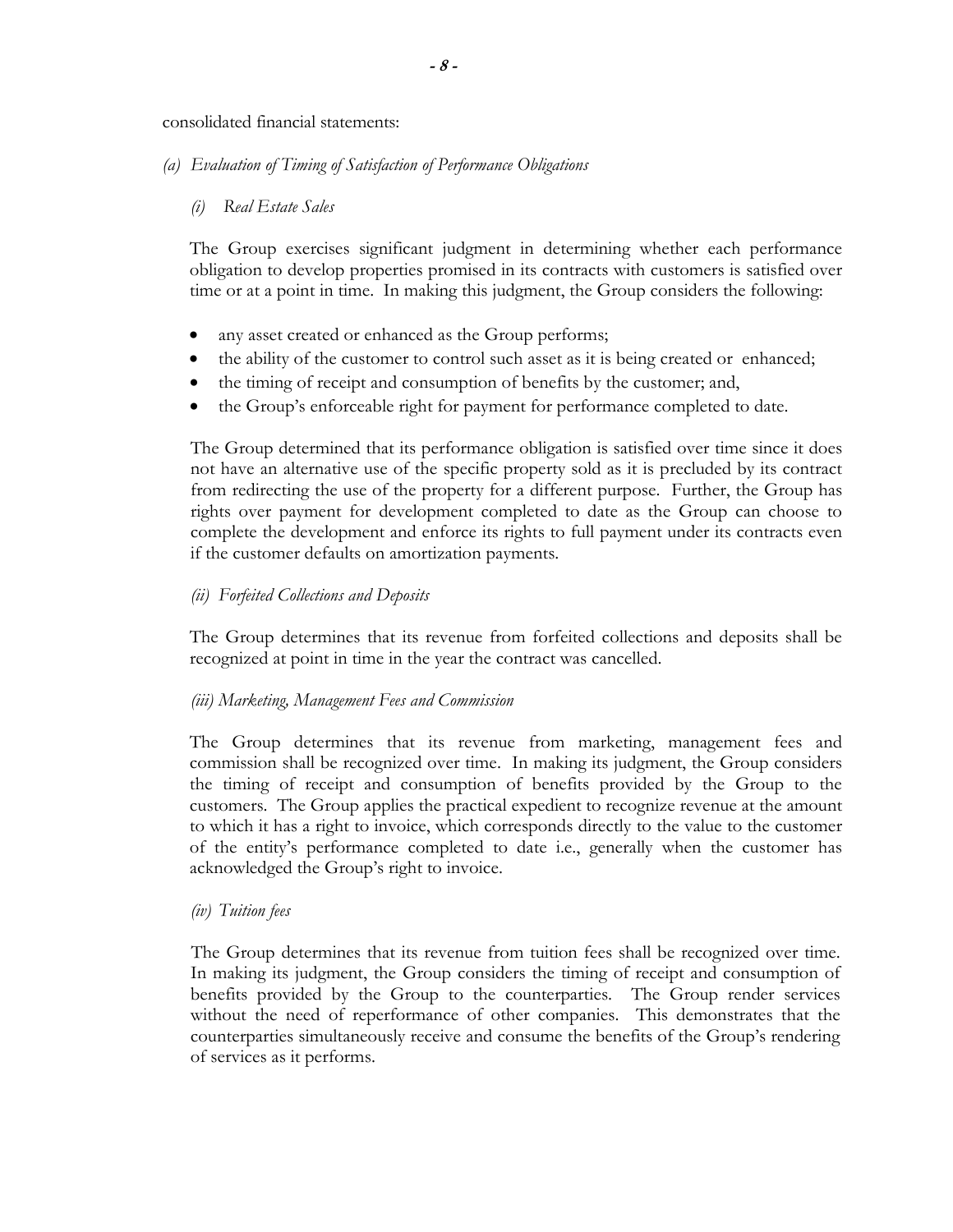*(b) Revenue Recognition on Sales of Completed and Pre-completed Real Estate Properties* 

The Group uses judgment in evaluating the probability of collection of contract price on real estate sales as a criterion for revenue recognition. The Group uses historical payment pattern of customers in establishing a percentage of collection threshold over which the Group determines that collection of total contract price is reasonably assured.

*(c) Determination of ECL on Trade and Other Receivables, Contract Assets and Advances to Related Parties*

The Group uses a provision matrix to calculate ECL for trade receivables and contract assets. The provision rates are based on days past due for groupings of various customer segments that have similar loss patterns (i.e., by geography, product type, customer type, and coverage by guarantee and other forms of credit insurance).

*(d) Impairment of AFS Financial Assets* 

The determination when an investment is other-than-temporarily impaired requires significant judgment. In making this judgment, the Group evaluates, among other factors, the duration and extent to which the fair value of an investment is less than its cost; and, the financial health of and near-term business outlook for the investee, including factors such as industry and sector performance, changes in technology and operational and financing cash flows.

*(e) Fair Value Measurement for Financial Instruments* 

Management applies valuation techniques to determine the fair value of financial instruments where active market quotes are not available. This requires management to develop estimates and assumptions based on market inputs, using observable data that market participants would use in pricing the instrument. Where such data is not observable, management uses its best estimate. Estimated fair values of financial instruments may vary from the actual prices that would be achieved in an arm's length transaction at the end of the reporting period.

*(f) Distinction Among Investment Property and Owner-managed Properties* 

The Group determines whether a property qualifies as investment property. In making its judgment, the Group considers whether the property generates cash flows largely independent of the other assets held by an entity. Owner-occupied properties generate cash flows that are attributable not only to the property but also to other assets used in the production or supply process while land held for future development are properties intended solely for future development and sale.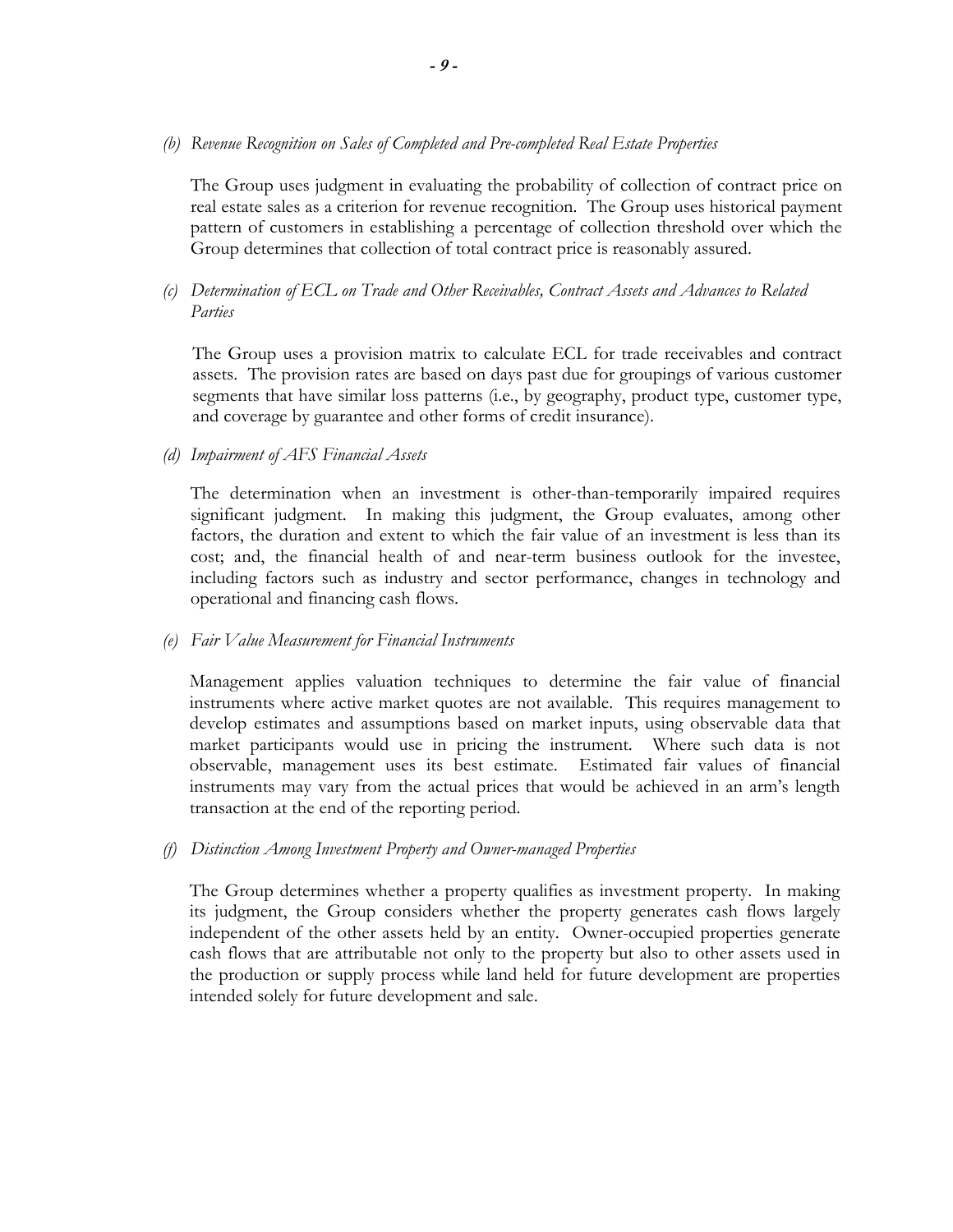*(g) Distinction Between Real Estate Inventories and Investment Property* 

Residential and condominium units for sale, included under real estate inventories, comprise properties that are held for sale in the ordinary course of business. Meanwhile, investment properties comprise of land and buildings which are not occupied substantially for use by, or in the operations of, the Group, nor for sale in the ordinary course of business, but are held primarily to earn rental income and capital appreciation. The Group considers management's intention over these assets in making its judgment.

*(h) Distinction Between Operating and Finance Leases* 

The Group has entered into various lease agreements as either a lessor or lessee. Critical judgment was exercised by management to distinguish each lease agreement as either an operating or finance lease by looking at the transfer or retention of significant risk and rewards of ownership of the properties covered by the agreements. Failure to make the right judgment will result in either overstatement or understatement of assets and liabilities.

Based on management's assessment, all of the Group's current lease agreements are classified as operating leases.

*(i) Distinction Between Asset Acquisition and Business Combinations* 

The Company acquires subsidiaries that own real estate properties. At the time of acquisition, the Company considers whether the acquisition represents the acquisition of a business. The Company accounts for an acquisition as a business combination where an integrated set of activities is acquired in addition to the property. More specifically, consideration is made with regard to the extent to which significant processes are acquired and, in particular, the extent of ancillary services provided by the Group (e.g., maintenance, cleaning, security, bookkeeping, hotel services, etc.). The significance of any process is judged with reference to the guidance in PAS 40 on ancillary services.

*(j) Consolidation of Entities in which the Group Holds 50% or Less* 

Management considers that the Group has de facto control over PCMI even though it holds less than 50% of the ordinary shares and voting rights in that company.

*(k) Recognition of Provisions and Contingencies* 

 Judgment is exercised by management to distinguish between provisions and contingencies.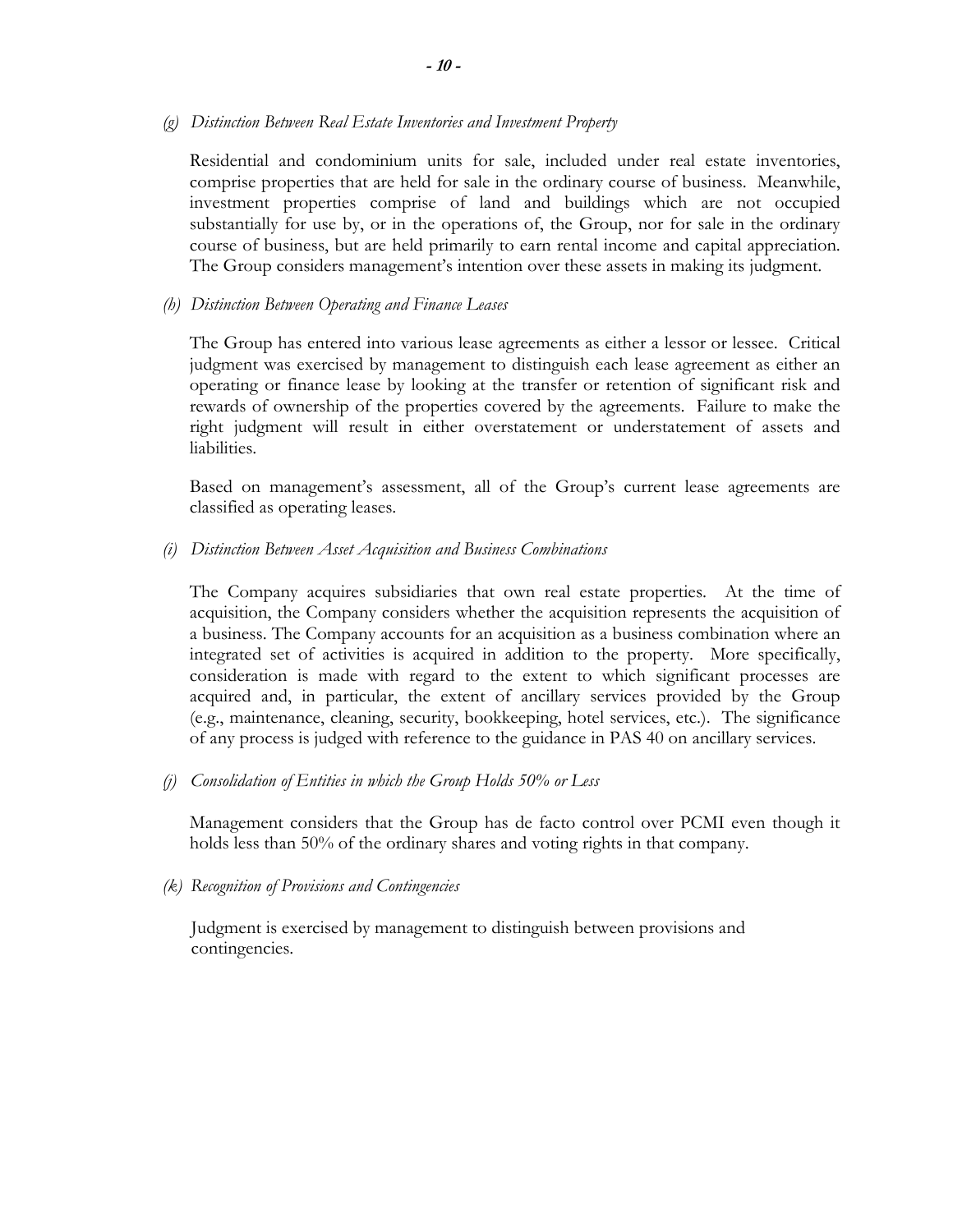## **3.2 Key Sources of Estimation Uncertainty**

 The following are the key assumptions concerning the future, and other key sources of estimation uncertainty at the end of the reporting period, that have a significant risk of causing a material adjustment to the carrying amounts of assets and liabilities within the next reporting period:

## *(a) Revenue Recognition for Performance Obligation Satisfied Over Time*

In determining the amount of revenue to be recognized for performance obligations satisfied over time, the Group measures progress on the basis of actual costs incurred relative to the total expected costs to complete such performance obligation. Specifically, the Group estimates the total development costs with reference to the project development plan and any agreement with customers. Management regularly monitors its estimates and apply changes as necessary. A significant change in estimated costs would result in a significant change in the amount of revenue recognized in the year of change.

*(b) Estimation of Allowance for ECL* 

The measurement of the allowance for ECL on financial assets at amortized cost is an area that requires the use of significant assumptions about the future economic conditions and credit behavior (e.g., likelihood of customers defaulting and the resulting losses).

### *(c) Determination of Net Realizable Value of Real Estate Inventories*

In determining the net realizable value of real estate inventories, management takes into account the most reliable evidence available at the times the estimates are made. The future realization of the carrying amounts of these assets is affected by price changes in the different market segments as well as the trends in the real estate industry. These are considered key sources of estimation uncertainty and may cause significant adjustments to the Group's Inventories within the next reporting period.

*(d) Estimation of Useful Lives of Property and Equipment, Intangible Asset and Investment Property* 

The Group estimates the useful lives of property and equipment, intangible asset, and investment property based on the period over which the assets are expected to be available for use. The estimated useful lives of property and equipment and investment property are reviewed periodically and are updated if expectations differ from previous estimates due to physical wear and tear, technical or commercial obsolescence and legal or other limits on the use of the assets.

*(e) Impairment of Trade and Other Receivables and Advances to Related Parties* 

Adequate amount of allowance is provided for specific and groups of accounts, where an objective evidence of impairment exists. The Group evaluates these accounts based on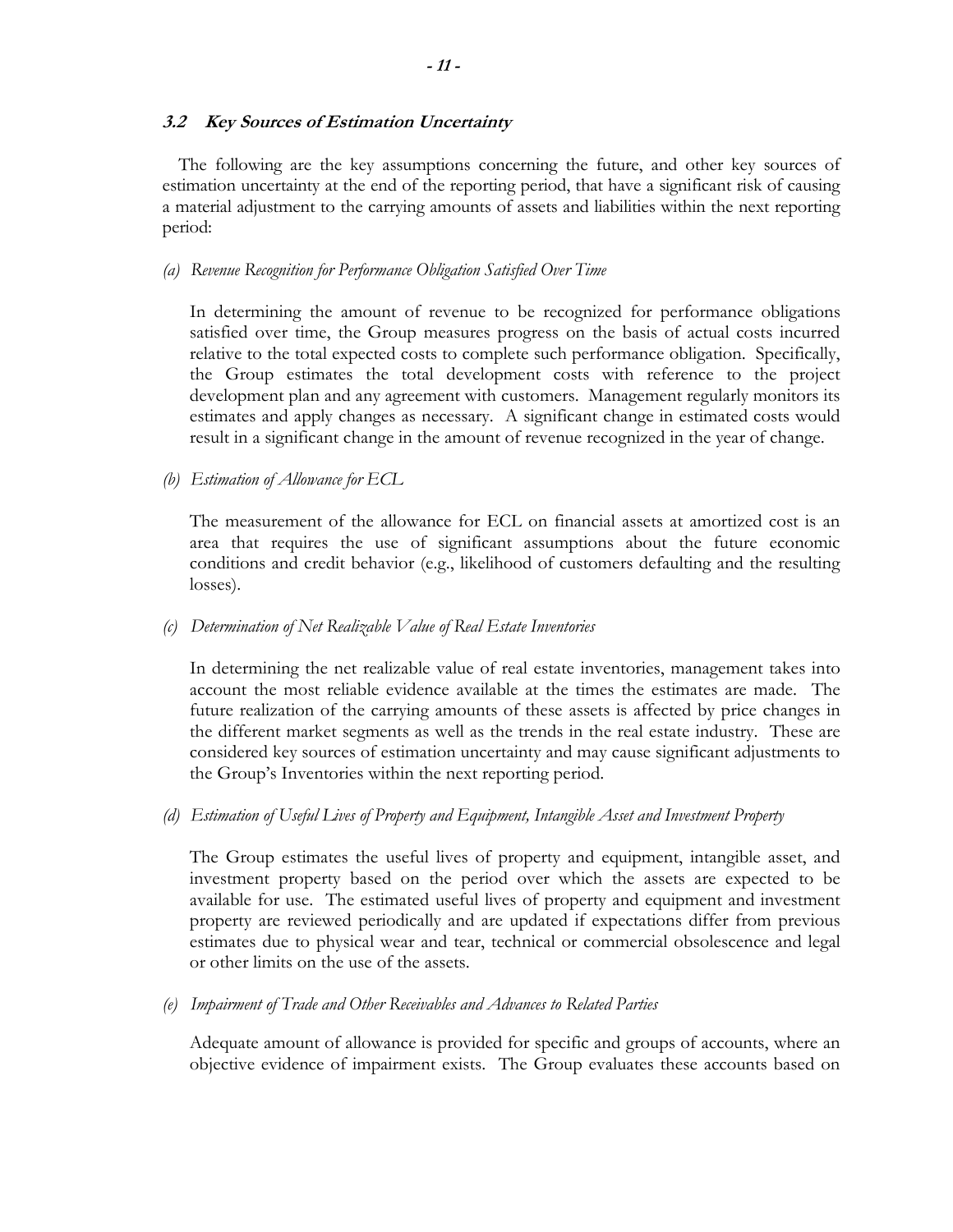available facts and circumstances affecting the collectability of the accounts, including, but not limited to, the length of the Group's relationship with the counterparties, the counterparties' current credit status based on third party credit reports and known market forces, average age of accounts, collection experience and historical loss experience. The methodology and assumptions used in estimating future cash flows are reviewed regularly by the Group to reduce any differences between loss estimates and actual loss experience.

## *(f) Valuation of Financial Assets Other than Trade and Other Receivables*

The Group carries certain financial assets at fair value, which requires the extensive use of accounting estimates and judgment. In cases when active market quotes are not available, fair value is determined by reference to the current market value of another instrument which is substantially the same or is calculated based on the expected cash flows of the underlying net base of the instrument. The amount of changes in fair value would differ had the Group utilized different valuation methods and assumptions. Any change in fair value of these financial assets would affect consolidated profit and loss and equity.

# *(g) Determination of Realizable Amount of Deferred Tax Assets*

The Group reviews its deferred tax assets at the end of each reporting period and reduces the carrying amount to the extent that it is no longer probable that sufficient taxable profit will be available to allow all or part of the deferred tax asset to be utilized.

# *(h) Impairment of Goodwill and Other Non-financial Assets*

Goodwill is reviewed annually for impairment while other non-financial assets are tested whenever certain impairment indicators become present. In assessing impairment, the management estimates the recoverable amount of each asset or a cash-generating unit based on expected future cash flows and uses an interest rate to calculate the present value of those cash flows. Estimation uncertainty relates to assumptions about future operating results and the determination of a suitable discount rate.

# *(i) Valuation of Post-employment Defined Benefit*

The determination of the Group's obligation and cost of post-employment benefit is dependent on the selection of certain assumptions used by an actuary in calculating such amounts. Those assumptions include, among others, discount rates and salary increase rate. A significant change in any of these actuarial assumptions may generally affect the recognized expense, other comprehensive income or losses and the carrying amount of the retirement benefit obligation in the next reporting period.

### *(j) Determination of Fair Value of Investment Property*

Investment property is measured using the cost model. The Group determines the fair values of building and building improvements using either thru the discounted cash flows valuation technique (income approach) or market based valuation technique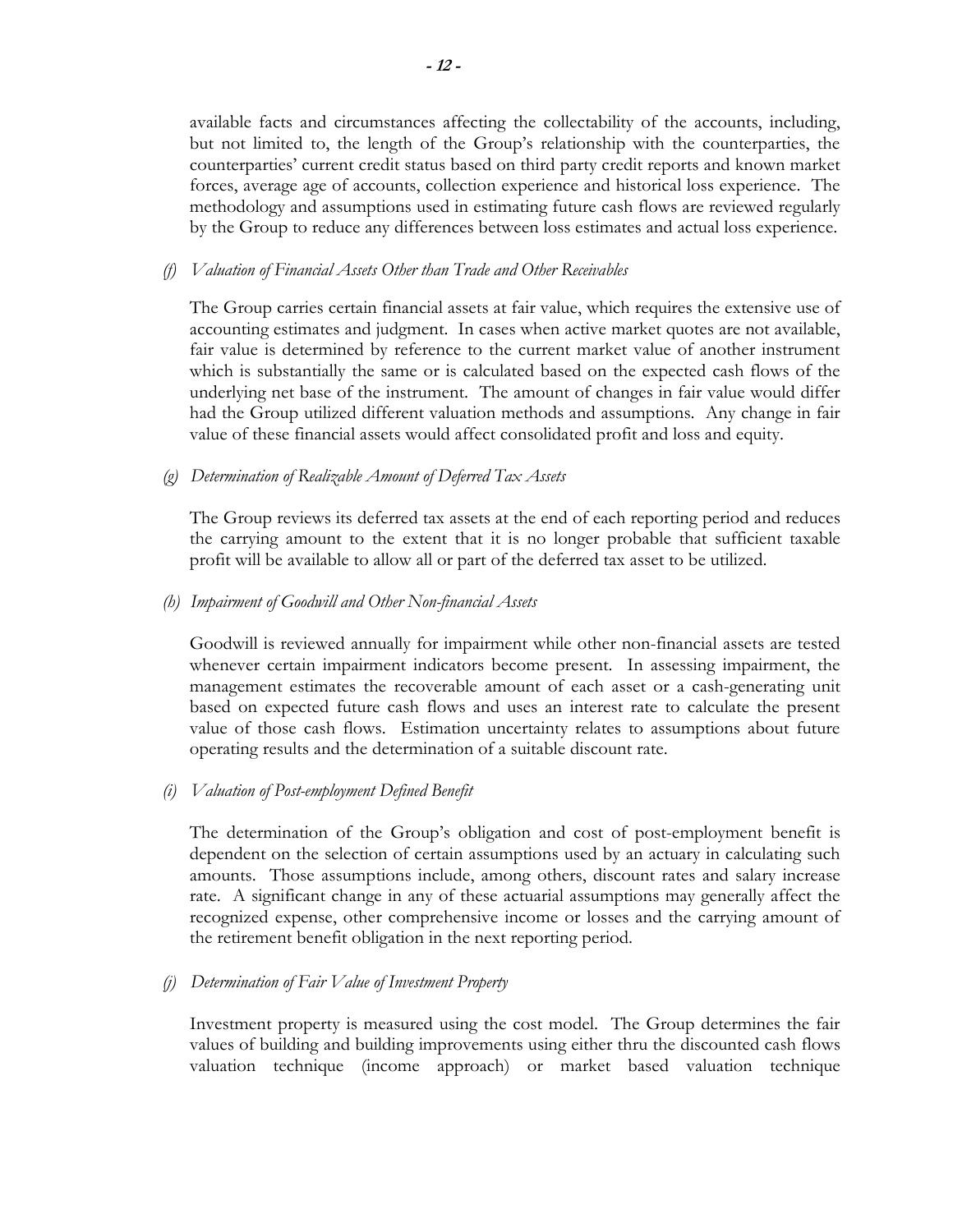(market approach). The Group uses assumptions that are mainly based on market conditions existing at the end of each reporting period, such as: the receipt of contractual rentals; expected future market rentals; void periods; maintenance requirements; and, appropriate discount rates. These valuations are regularly compared to actual market yield data and actual transactions by the Group and those reported by the market. The expected future market rentals are determined on the basis of current market rentals for similar properties in the same location and condition.

For land, the Group determines the fair value through appraisals by independent valuation specialists using market-based valuation approach where prices of comparable properties are adequate for specific market factors such as location and condition of the property.

# *(k) Basis for Revenue Recognition Collection Threshold*

The Group recognizes its revenue from sale of real estate in full when at least 15% or more of the total contract price is received. Management believes that the revenue recognition criterion on percentage of collection is appropriate based on the Group's collection history from customers and number of back-out sales in prior years.

# **4. SEGMENT REPORTING**

# **4.1 Business Segments**

The Group's operating businesses are organized and managed separately according to the products and services provided, with each segment representing a strategic business unit that offers different products and serves different markets. The Group is engaged in the development and marketing of mid-cost housing projects in the form of condominium communities, subdivision lots and house and lot packages, and commercial units to a limited extent. It classifies and monitors its projects into high-rise and horizontal. High-rise projects refer to condominiums and other medium scale properties while the horizontal projects refer to house and lot packages and subdivision lots. Both are intended for middle income market.

# **4.2 Segment Assets and Liabilities**

Segment assets include all operating assets used by a segment and consist principally of operating receivables, property development cost, residential and condominium units for sale and investment property. Segment liabilities include all operating liabilities incurred by management in each particular segment.

# **4.3 Intersegment Transactions**

 There are no intersegment transactions. In case of inter-segment sales and transfers, the Group generally accounts for them as if the sales or transfers were made to third parties at current market prices. Intersegment sales and transfers, if any, are eliminated in the preparation of the unaudited interim consolidated financial statements.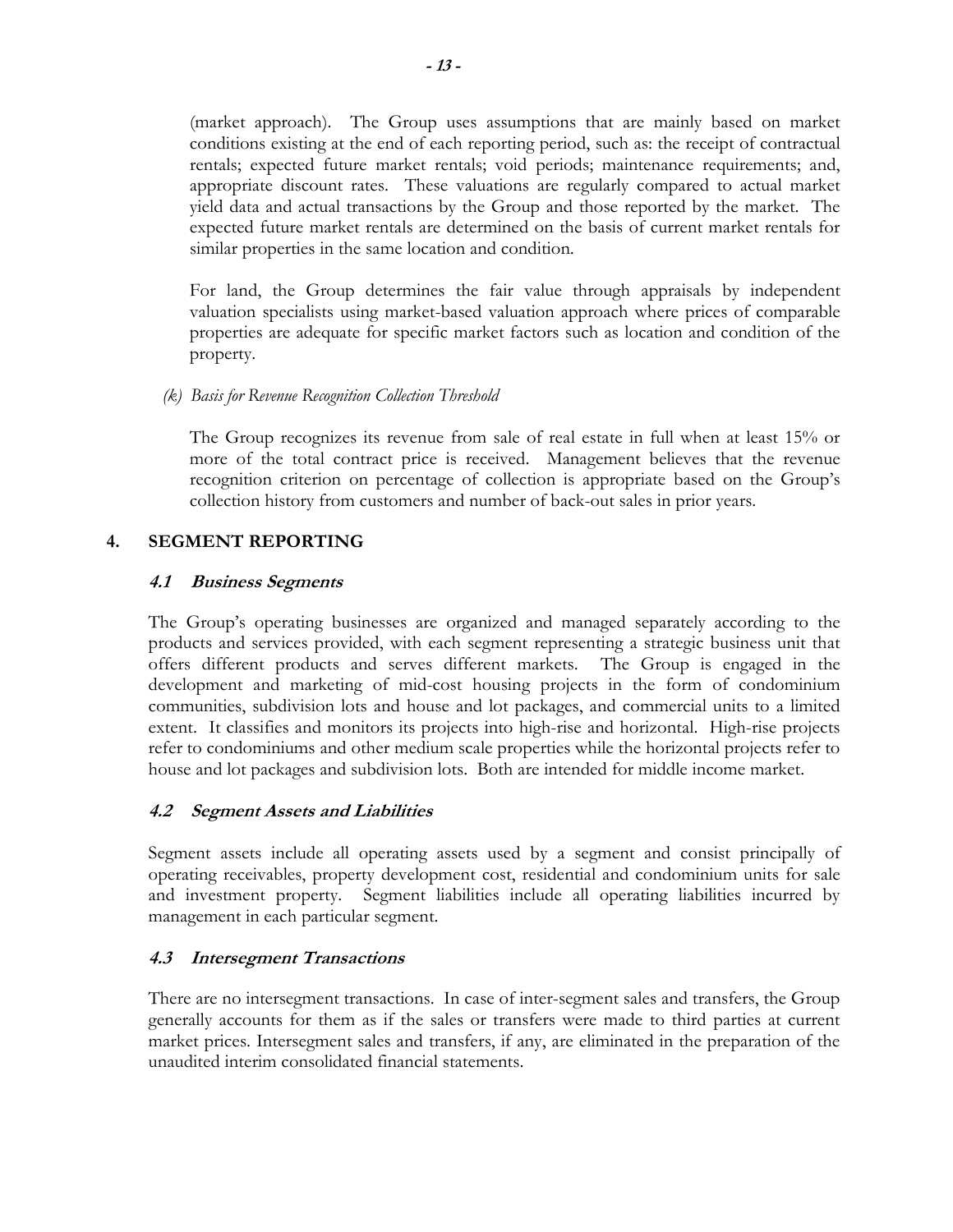# **4.4 Analysis of Segment Information**

**AND LIABILITIES**

 The succeeding pages present the revenue and profit information regarding industry segments for the six months ended June 30, 2019 and 2018 and certain assets and liabilities information regarding industry segments as of June 30, 2019 and December 31, 2018.

|                                 |              | <b>High Rise Projects</b> |              |                 |   | <b>Horizontal Projects</b> |   |               | Total                |   |               |
|---------------------------------|--------------|---------------------------|--------------|-----------------|---|----------------------------|---|---------------|----------------------|---|---------------|
|                                 |              |                           |              | (As restated)   |   |                            |   | (As restated) |                      |   | (As restated) |
|                                 |              | Iune 30, 2019             |              | lune 30, 2018   |   | Iune 30, 2019              |   | lune 30, 2018 | <b>Iune 30, 2019</b> |   | lune 30, 2018 |
| <b>REVENUES</b>                 |              |                           |              |                 |   |                            |   |               |                      |   |               |
| Real Estate Sales               | P            | 1,714,113,681             | P            | 1,883,843,529 P |   | 311,168,759 P              |   | 123,184,816 P | 2,025,282,440 P      |   | 2,007,028,345 |
| Finance income                  |              | (2,456,705)               |              | 16,426,335      |   | (787,002)                  |   | (636,921)     | (3,243,707)          |   | 15,789,414    |
| Commission and Other Income     |              | 135,067,198               |              | 129,798,323     |   | 2,151,348                  |   | 17,873,009    | 137,218,546          |   | 147, 671, 332 |
| <b>Total Revenues</b>           |              | 1,846,724,174             |              | 2,030,068,187   |   | 312,533,105                |   | 140,420,904   | 2, 159, 257, 279     |   | 2,170,489,091 |
| <b>COSTS AND OTHER</b>          |              |                           |              |                 |   |                            |   |               |                      |   |               |
| <b>OPERATING EXPENSES</b>       |              |                           |              |                 |   |                            |   |               |                      |   |               |
| Cost of Real Estate Sales       |              | 963, 845, 733             |              | 1,085,847,759   |   | 138,694,466                |   | 56,386,298    | 1,102,540,199        |   | 1,142,234,057 |
| Operating expenses              |              | 197,616,163               |              | 268,923,084     |   | 29,769,573                 |   | 27.495.848    | 227,385,736          |   | 296,418,932   |
| Cost and other operating        |              |                           |              |                 |   |                            |   |               |                      |   |               |
| expenses excluding depreciation |              |                           |              |                 |   |                            |   |               |                      |   |               |
| and amortization                |              | 1,161,461,896             |              | 1,354,770,843   |   | 168,464,039                |   | 83,882,146    | 1,329,925,935        |   | 1,438,652,989 |
| Depreciation and amortization   |              | 8,001,264                 |              | 1,753,224       |   | 6,204,661                  |   | 6,798,723     | 14,205,925           |   | 8,551,947     |
|                                 |              | 1,169,463,160             |              | 1,356,524,067   |   | 174,668,700                |   | 90,680,869    | 1,344,131,860        |   | 1,447,204,936 |
| <b>EGMENT OPERATING</b>         |              |                           |              |                 |   |                            |   |               |                      |   |               |
| PROFIT (LOSS)                   | $\mathbf{P}$ | 677,261,014               | $\mathbf{P}$ | 673,544,120     | P | 137,864,405                | P | 49,740,035 P  | 815, 125, 419        | P | 723,284,155   |
|                                 |              |                           |              |                 |   |                            |   |               |                      |   |               |
|                                 |              | <b>High Rise Projects</b> |              |                 |   | <b>Horizontal Projects</b> |   |               | Total                |   |               |
|                                 |              | Iune 30, 2019             |              | Dec. 31, 2018   |   | Iune 30, 2019              |   | Dec. 31, 2018 | Iune 30, 2019        |   | Dec. 31, 2018 |
| <b>EGMENT ASSETS</b>            |              |                           |              |                 |   |                            |   |               |                      |   |               |

Segment Assets **23,986,605,187** 23,298,437,486 **7,535,598,452** 7,560,051,807 **31,522,203,639** 30,858,489,293 Segment Liabilities **4,176,044,815** 3,173,846,164 **323,728,050** 313,724,708 **4,499,772,865** 3,487,570,872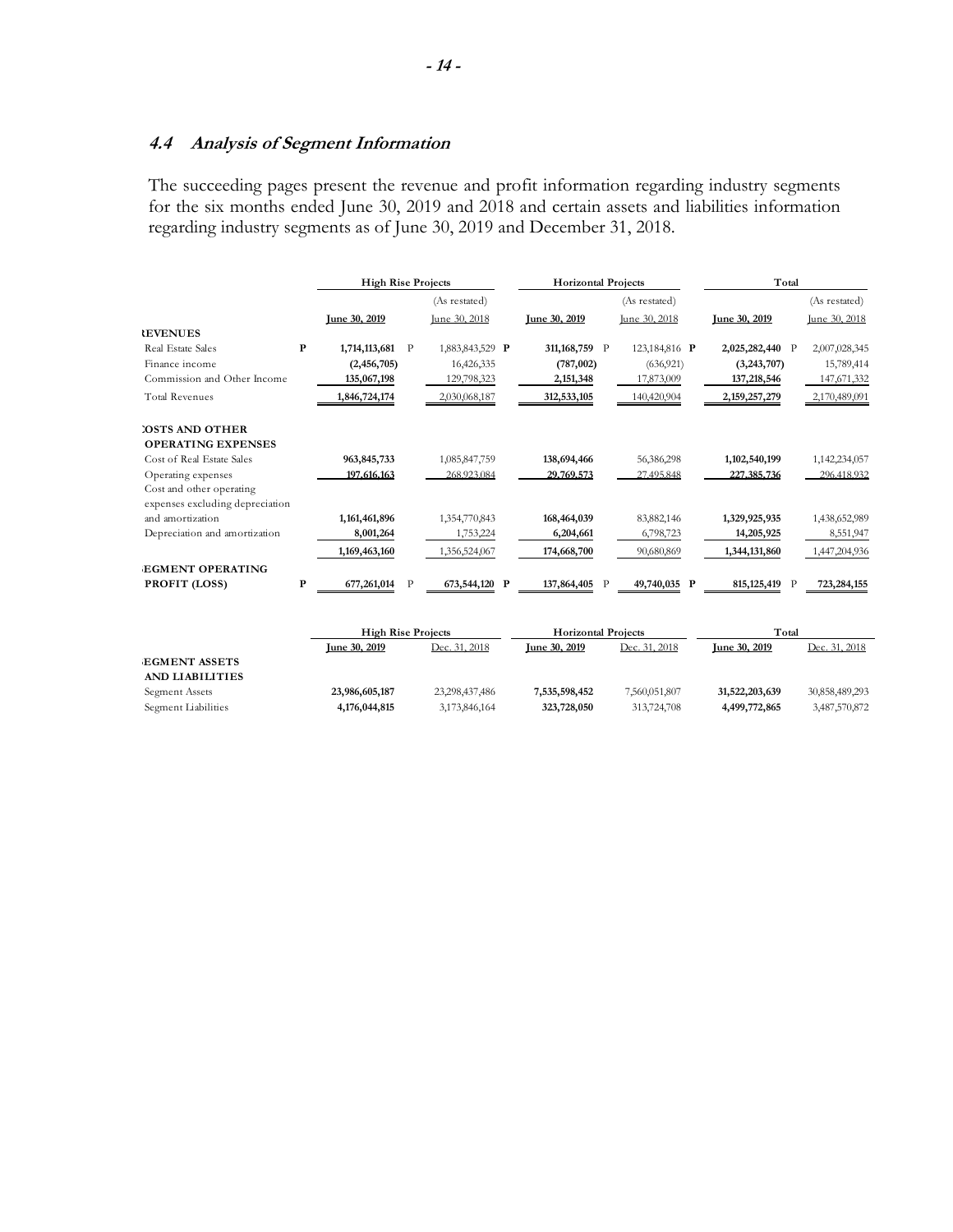#### **4.5 Reconciliations**

Presented below is a reconciliation of the Group's segment information to the key financial information presented in its consolidated financial statements;

|                                                                                     |              | <u>Iune 30, 2019</u> |   | (As restated)<br>June 30, 2018 |
|-------------------------------------------------------------------------------------|--------------|----------------------|---|--------------------------------|
| Revenues                                                                            |              |                      |   |                                |
| Total segment revenues                                                              | P            | 2,159,257,279.00     | Ρ | 2,170,489,091.00               |
| Other unallocated revenues                                                          |              | 223,450,008.00       |   | 180,469,216.00                 |
| Revenues as reported in the consolidated                                            |              |                      |   |                                |
| statements of comprehensive income                                                  | $\mathbf{P}$ | 2,382,707,287.00     | Р | 2,350,958,307.00               |
| Profit or loss                                                                      |              |                      |   |                                |
| Segment operating profit                                                            | P            | 815, 125, 419.00     | P | 723,284,155.00                 |
| Other unallocated income                                                            |              | 223,450,008.00       |   | 180,469,216.00                 |
| Other unallocated expense                                                           |              | (660, 249, 559.00)   |   | (541, 846, 529.00)             |
| Net profit as reported in the consolidated                                          |              |                      |   |                                |
| statements of comprehensive income                                                  | P            | 378,325,868.00       |   | 361,906,842.00                 |
| Assets                                                                              |              | <u>Iune 30, 2019</u> |   | Dec. 31, 2018                  |
| Segment Assets                                                                      | P            | 31,522,203,639.00    |   | P 30,858,489,293.00            |
| <b>Unallocated Assets</b>                                                           |              | 12,691,650,128.00    |   | 11,741,702,443.00              |
| Total assets as reported in the<br>consolidated statements of<br>financial position | P            | 44,213,853,767.00    |   | P 42,600,191,736.00            |
|                                                                                     |              |                      |   |                                |
| Liabilities                                                                         |              |                      |   |                                |
| Segment Liabilities                                                                 | P            | 4,499,772,865.00     | Р | 3,487,570,872.00               |
| Unallocated Liabilities                                                             |              | 11,801,294,633.00    |   | 11,417,531,057.00              |
| Total assets as reported in the<br>consolidated statements of                       |              |                      |   |                                |
| financial position                                                                  | P            | 16,301,067,498.00    | Ρ | 14,905,101,929.00              |

### **5. STOCK RIGHT**

On April 24, 2012, the Company's BOD approved the offer for subscription of 2,695,239,833 new shares (the "right shares") by way of a pre-emptive offer (the "rights offer") to holders of its common shares at the proportion of one new share for every four existing common shares, at the offer/exercise price equivalent to their par value of P1 per share. This was approved by SEC on August 30, 2012.

Also, on April 24, 2012, the BOD approved the increase in the Company's authorized capital stock from P23.5 billion divided into 21.5 billion common and 2 billion preferred shares both with par value of P1 each, to P33.5 billion divided into 31.5 billion common and 2 billion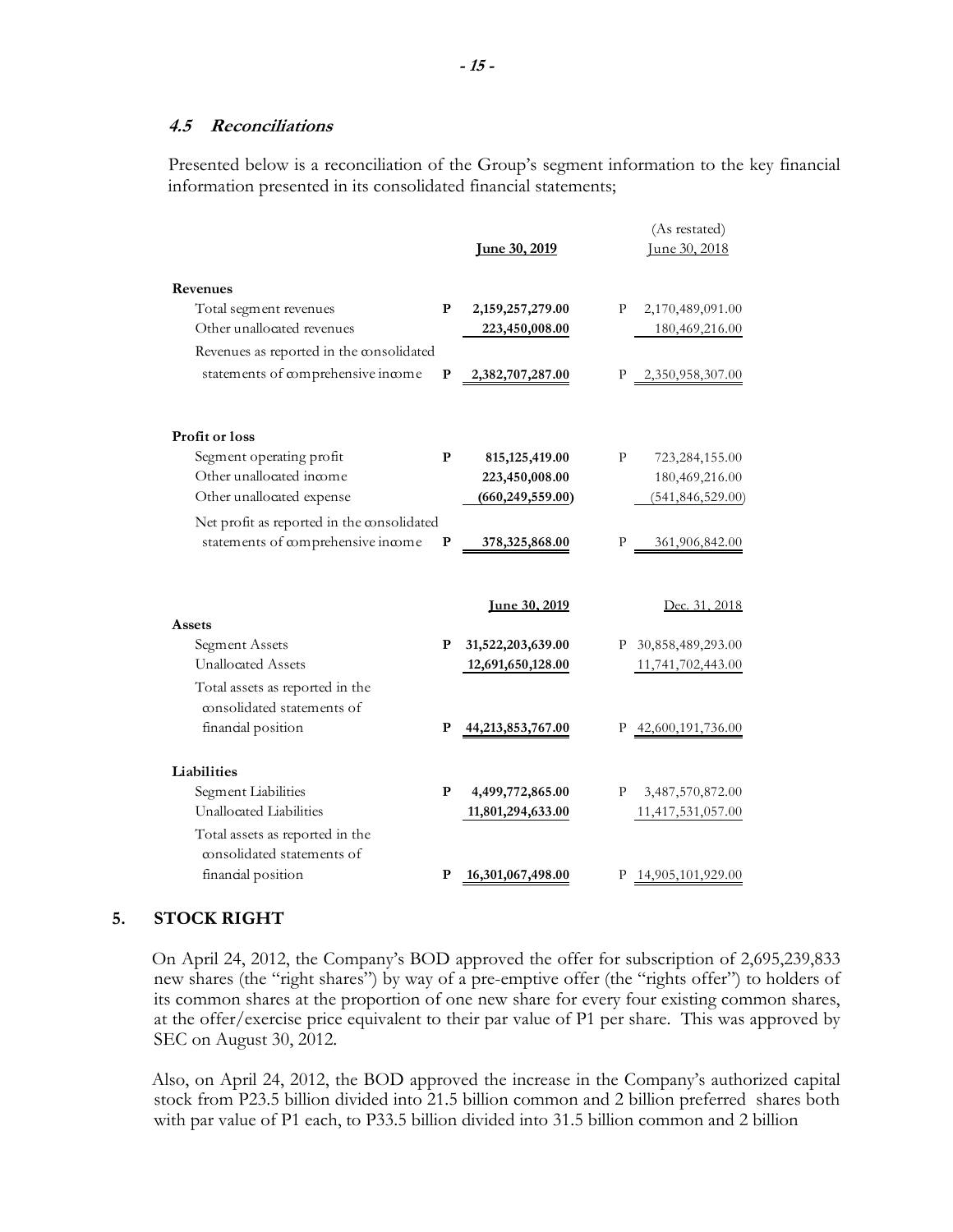preferred shares both with par value of P1 per share. The application for the increase in authorized capital stock was approved by the SEC on October 17, 2012.

As of June 30, 2019, the Company's number of shares issued and outstanding totalled 14,803,455,238 with total Treasury Stock of 127,256,071.

# **6. EARNINGS PER SHARE**

The calculation of the basic earnings per share is based on the profits attributable to parent company's shareholders divided by the weighted average number of shares in issue during the period.

(As restated)

Earnings per share amounts were computed as follows:

|                                                      | <u>Iune 30, 2019</u> | $(110, 100)$ tatou $/$<br><u>June 30, 2018</u> |
|------------------------------------------------------|----------------------|------------------------------------------------|
| Weighted average number of shares                    | 14,676,199,167       | 14,676,199,167                                 |
| Income available to parent company's<br>Shareholders | 384,054,056<br>P     | 361,778,695<br>P                               |
| Basic                                                | 0.0262               | P<br>0.0247                                    |
| Diluted                                              | 0.0262<br>P          | P<br>0.0247                                    |

# **7. COMMITMENTS AND CONTINGENCIES**

There are commitments, guarantees, and contingent liabilities that arise in the normal course of operations of the Group, which are not reflected in the accompanying unaudited interim consolidated financial statements. The Group's management's opinion, that losses, if any, from these items will not have any material effect on its unaudited interim consolidated financial statements.

In addition, there are no material off-balance sheet transactions, arrangements, obligations and other relationship of the Group with unconsolidated entities or other persons created during the reporting period.

# **8. SEASONAL FLUCTUATIONS**

There were no seasonal aspects that had a material effect on the financial condition or results of operations of the group.

# **9. ASSESSMENT OF FINANCIAL RISKS**

The Group is exposed to a variety of financial risks, which result from both its operating and investing activities. Risk management is carried out by a central treasury department under policies approved by the BOD, and focuses on actively securing the Group's short to mediumterm cash flows by minimizing the exposure to financial markets. Long-tern financial investments are managed to generate lasting returns.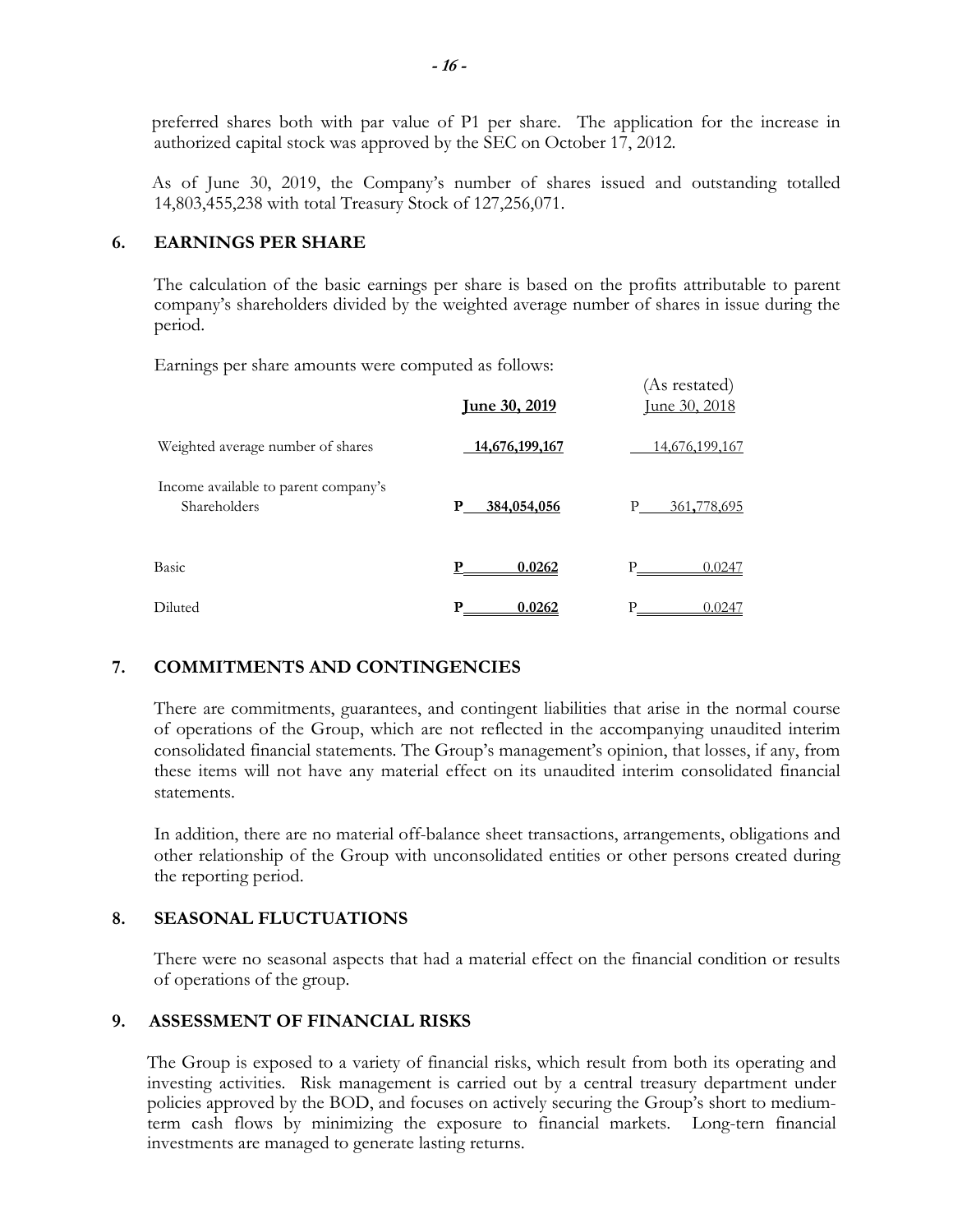Exposure to foreign currency, interest rate, credit, liquidity and equity risks arise in the ordinary course of the Group's business activities. The main objective of the Group's risk management is to identify, monitor and minimize those risks and to provide cost with a degree of certainty.

The Group does not actively engage in the trading of financial assets for speculative purposes nor does it write options. The most significant financial risks to which the Group is exposed to are described below.

### **9.1) Foreign Currency Sensitivity**

Most of the Group's transactions are carried out in Philippine pesos, its functional currency. Foreign exchange risk arises from the Group's U.S. dollar-denominated cash and cash equivalents.

To mitigate the Group's exposure to foreign currency risk, non-Philippine peso cash flows are closely monitored.

The Group's U.S. dollar denominated financial assets, translated into Philippine pesos amounted to P42.79 million as of June 30, 2019.

At June 30, 2019, if the peso had strengthened/weakened by 0.97% against the U.S. dollar with all other variables held constant, income before tax for the year would have been P0.42 million higher/lower, mainly as a result of foreign exchange gain on translation of U.S. dollar denominated cash and cash equivalents.

The 0.97% movement in the value of peso against U.S. dollar was based on the market volatility in exchange rates. The sensitivity analysis is based on the Group's foreign currency financial instruments held at the reporting period.

Exposures to foreign exchange rates vary during the year depending on the volume of transactions. Nonetheless, the analysis above is considered to be representative of the Group's currency risk.

### **9.2) Interest Rate Sensitivity**

As the Group has no significant interest-bearing assets, the Group's income and operating cash flows are substantially independent of changes in market interest rates. The Group's interest rate risk arises only from cash and cash equivalents, which are subject to variable interest rates. Financial assets and liabilities at variable rates expose the group to cash flow interest rate risk. All other financial assets and liabilities have fixed rates.

On June 30, 2019, if general interest rates on dollar and peso-denominated financial assets had been higher by 0.84%, with all other variables held constant, income before tax for the year would have been P13.7 million higher, mainly as a result of higher interest income on floating rate deposits.

The movements in interest rates used in the sensitivity analysis are considered reasonably possible and are based on observation of interest rate fluctuations for the past six months using a 95%-confidence level. The calculations are based on the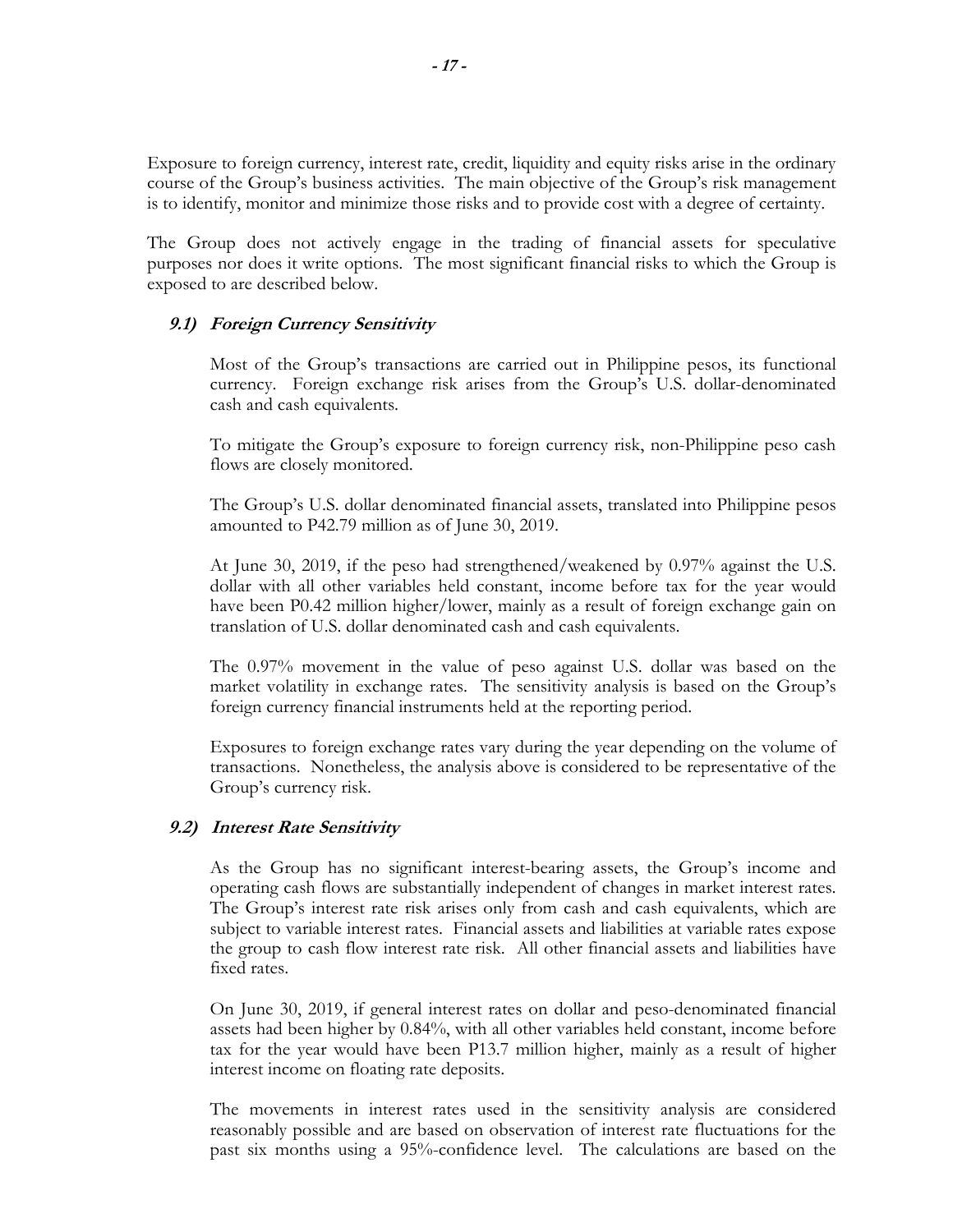Group's financial instruments held at each reporting period, with effect estimated from the beginning of the year.

#### **9.3) Credit Risk**

Generally, the maximum credit risk exposure of financial assets is the carrying amount of the financial assets as shown on the face of the statements of financial position, as summarized below.

|                                   | <b>As of June 30, 2019</b>   | As of Dec. 31, 2018 |
|-----------------------------------|------------------------------|---------------------|
| Cash and cash equivalents         | 1,280,925,667                | 1,816,898,287       |
| Trade and other receivables - net | 5,406,953,897                | 4,404,863,288       |
| Contract assets                   | 3,348,286,776                | 2,690,070,792       |
| Advances to related parties       | 2,985,937,309                | 2,927,206,315       |
|                                   | P <sub>13</sub> ,022,103,649 | 11,839,038,682      |

The credit risk for liquid funds is considered negligible, since the counter parties are reputable banks with high quality external credit ratings. In respect of trade and other receivables, the Group is not exposed to any significant credit risk exposure to any single counter party or any group of counter parties having similar characteristics.

The Group continuously monitors defaults of customers and other counter parties, identified either individually or by group, and incorporate this information into its credit risk controls. The Group's policy is to deal only with creditworthy counter parties. In addition, for a significant proportion of sales, advance payments are received to mitigate credit risk.

The Group's management considers that all the above financial assets that are not impaired for each of the reporting dates under review are of good credit quality, including those that are past due.

#### **9.4) Liquidity Risk**

The Group manages its liquidity needs by carefully monitoring scheduled debt servicing payments for long-term financial liabilities as well as cash outflows due in a day-to-day business. Liquidity needs are monitored in various time bands, on a dayto-day and week-to-week basis, as well as on the basis of a rolling 30-day projection. Long-term liquidity needs for a 9-month and one-year period are identified monthly.

The Group maintains cash to meet its liquidity requirements for up to 90-day periods. Excess cash are invested in time deposits or short-term marketable securities. Funding for long-term liquidity needs is additionally secured by an adequate amount of committed credit facilities and the ability to sell long-term financial assets.

As at June 30, 2019, the Group's financial liabilities have contractual maturities which are presented below:

|                                       | Within<br><b>One Year</b> | One to Five<br>Years |
|---------------------------------------|---------------------------|----------------------|
| Interest-bearing loans and borrowings | 737,620,931               | $P$ 1,050,000,000    |
| Trade and other payables              | 1,821,170,907             |                      |
| Advances from related parties         | 4,654,765,108             |                      |
| Other current liabilities             | 867,883,880               |                      |
|                                       | 8.081.440.826             |                      |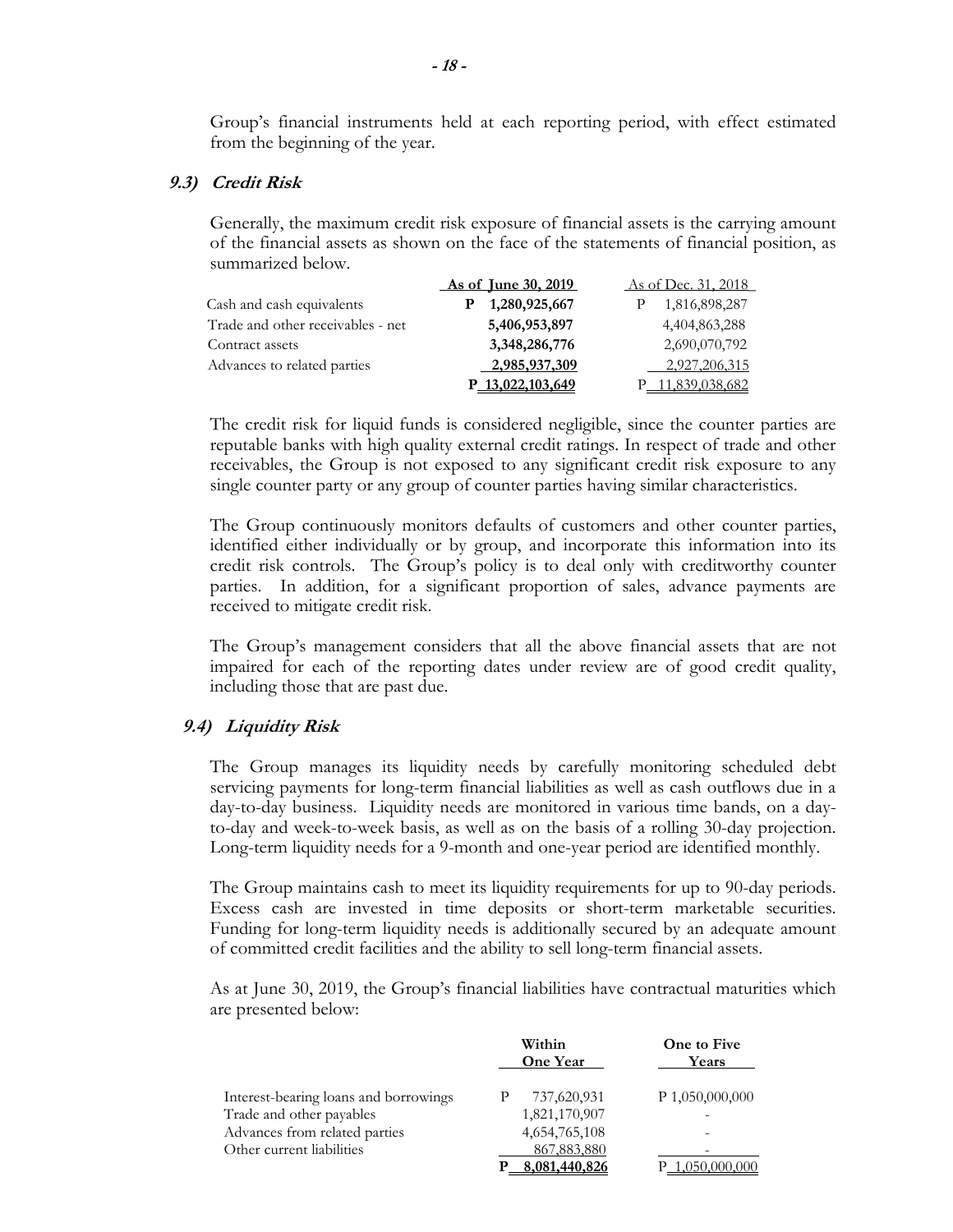This compares to the contractual maturities of the Group's financial liabilities as of December 31, 2018 as follows:

|                                       | Within<br><b>One Year</b> | One to Five<br>Years     |
|---------------------------------------|---------------------------|--------------------------|
| Interest-bearing loans and borrowings | 791,836,059               | P 1,477,853,425          |
| Trade and other payables              | 1,735,390,814             |                          |
| Advances from related parties         | 4,578,102,879             | $\overline{\phantom{a}}$ |
| Other current liabilities             | 702,502,850               |                          |
|                                       | P 7,807,832,602           | '.853.425                |

The above contractual maturities reflect the gross cash flows, which may differ from the carrying values of the liabilities at the reporting period.

#### **9.5) Other Market Price Risk**

The Group is exposed to equity securities price risk because of investments held by the Group and classified on the balance sheet as available-for-sale financial assets. The Group is not exposed to commodity price risk.

At June 30, 2019, if the quoted stock price for the securities had increased by 7.30% with all other variables held constant, equity would have been higher/lower by about P132.87 million. The 7.30% estimated change in quoted market price is computed based on volatility of local index for holdings first listed at Philippine Stock Exchange.

The investments in listed equity securities are considered long-term, strategic investments. In accordance with the Group's policies, no specific hedging activities are undertaken in relation to these investments. The investments are continuously monitored and voting rights arising from these equity instruments are utilized in the Group's favor.

#### **10. FINANCIAL INSTRUMENTS EVALUATION**

Financial assets include cash and financial instruments. The Group classifies its financial assets, other than hedging instruments, into the following categories: financial assets at fair value through profit or loss, loans and receivables, held-to-maturity investments and available-for-sale financial assets. Financial assets are assigned to the different categories by management on initial recognition, depending on the purpose for which the investments were acquired. The designation of financial assets is re-evaluated at every reporting date at which date a choice of classification or accounting treatment is available, subject to compliance with specific provisions of applicable accounting standards.

*Cash and cash equivalents* are defined as cash on hand, demand deposits and short-term, highly liquid investments readily convertible to known amounts of cash and which are subject to insignificant risk of changes in value.

Regular purchase and sales of financial assets are recognized on their trade date. All financial assets that are not classified as at fair value through profit or loss are initially recognized at fair value, plus transaction costs. Financial assets carried at fair value through profit or loss is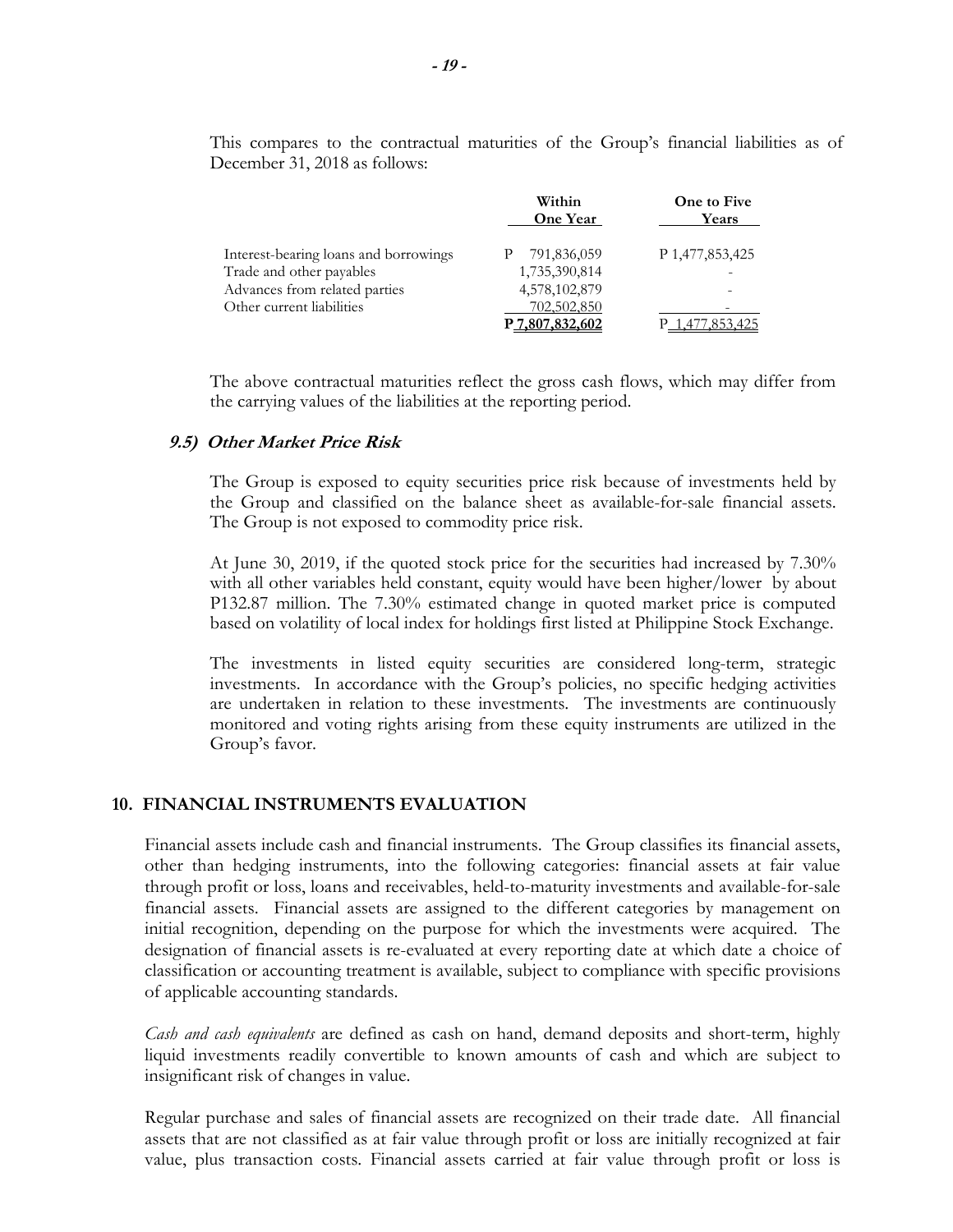initially recognized at fair value and transaction costs are expensed in the statements of comprehensive income.

The foregoing categories of financial instruments are more fully described below.

## **10.1 Financial Assets at Fair Value through Profit or Loss**

 This category includes financial assets that are either classified as held for trading or are designated by the entity to be carried at fair value through profit or loss upon initial recognition. A financial asset is classified in this category if acquired principally for the purpose of selling it in the near term or if so designated by management. Derivatives are also categorized as 'held for trading' unless they are designated as hedges. Assets in this category are classified as current assets if they are either held for trading or are expected to be realized within 12 months from the reporting period.

 Subsequent to initial recognition, the financial assets included in this category are measured at fair value with changes in fair value recognized in profit or loss. Financial assets originally are designated as financial assets at fair value through profit or loss may not be subsequently be reclassified.

# **10.2 Loans and Receivables**

Loans and receivables are non-derivative financial assets with fixed or determinable payments that are not quoted in an active market. They arise when the Group provides money, goods or services directly to a debtor with no intention of trading the receivables. They are included in current assets, except for those maturities with greater than 12 months after the reporting period which are classified as non-current assets.

 Loans and receivables are subsequently measured at amortized cost using the effective interest method, less any impairment losses. Any change in their value is recognized in profit or loss. Impairment loss is provided when there is objective evidence that the Group will not be able to collect all amounts due to it in accordance with the original terms of the receivables. The amount of the impairment loss is determined as the difference between the assets' carrying amount and the present value of estimated cash flows.

 The Group's loans and receivables are presented as Trade and other receivables, Advances to landowners and joint ventures, and Advances to related parties in the statements of financial position.

### **10.3 Held-to-maturity Investments**

This category includes non-derivative financial assets with fixed or determinable payments and a fixed date of maturity. Investments are classified as held-to-maturity if the Group has the positive intention and ability to hold them until maturity. Investments intended to be held for an undefined period are not included in this classification. They are included in non-current assets in the statements of financial position, except those maturing within 12 months of the reporting period.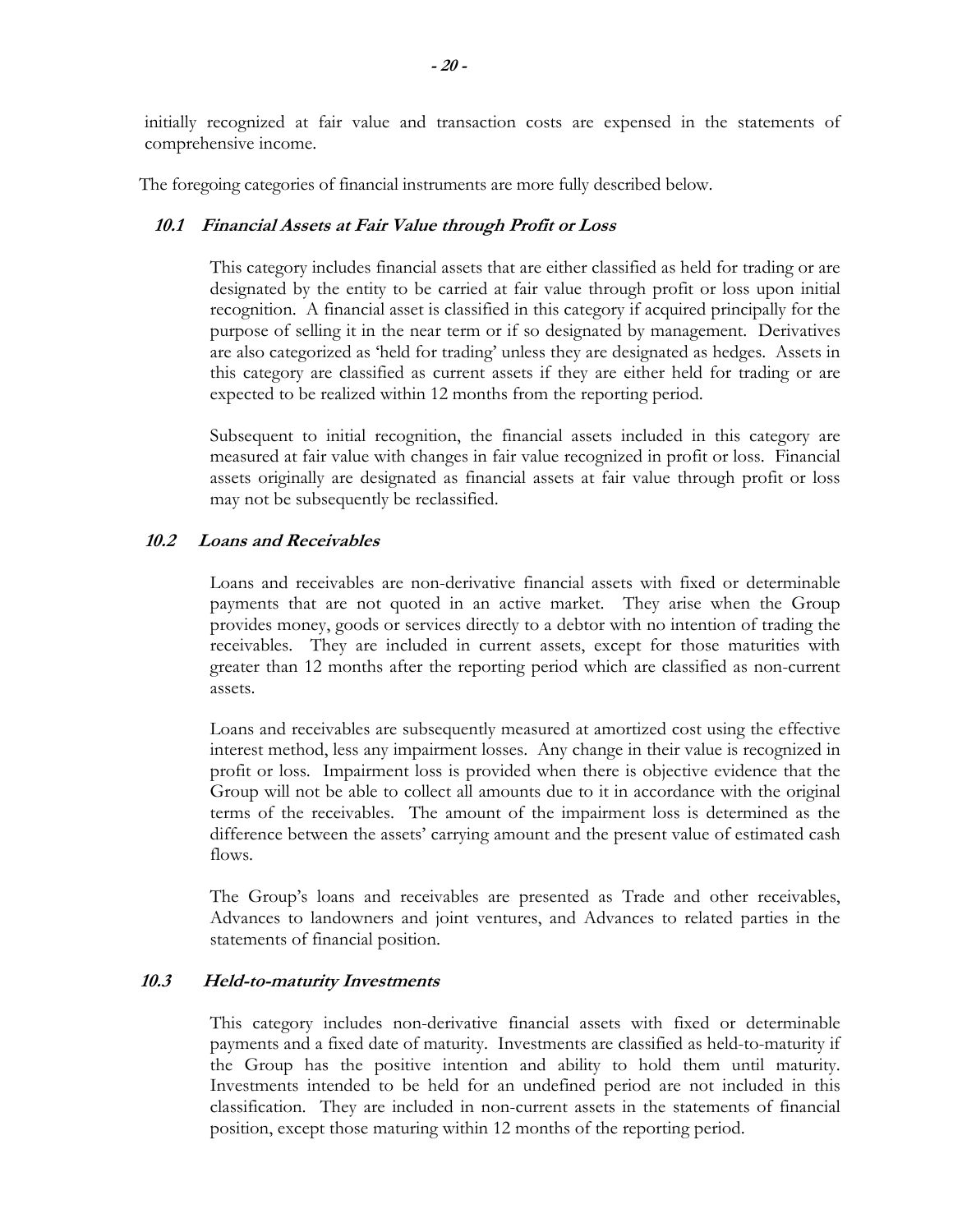Held-to-maturity investments are measured at amortized cost using the effective interest method. In addition, if there is objective evidence that the investment has been impaired, the financial asset is measured at the present value of estimated cash flows. Any changes to the carrying amount of the investment are recognized in profit or loss.

## **10.4 Available-for-sale Financial Assets**

This category includes non-derivative financial assets that are either designated to this category or do not qualify for inclusion in any of the other categories of financial assets. They are included in non-current assets unless management intends to dispose of the investment within 12 months from the reporting period.

 All financial assets within this category are subsequently measured at fair value, unless otherwise disclosed, with changes in value recognized in equity, net of any effects arising from income taxes. Gains and losses arising from securities classified as available-for-sale are recognized in the statements of comprehensive income when they are sold or when the investment is impaired.

 In the case of impairment, any loss previously recognized in equity is transferred to the statements of comprehensive income. Impairment losses recognized in the statements of comprehensive income on equity securities are not reversed through the statements to comprehensive income. Losses recognized in prior year statements of comprehensive income resulting from the impairment of debt instruments are reversed through the statements of comprehensive income.

For investment that are actively traded in organized financial markets, fair value is determined by reference to quoted market bid prices in the stock exchange at the close of business on the reporting period. For investments where there is no quoted market price, fair value is determined by reference to the current market value of another instrument which is substantially the same or is calculated based on the expected cash flows of the underlying net asset base of the investment.

Non-compounding interest and other cash flows resulting from holding financial assets are recognized in consolidated profit or loss when received, regardless of how the related carrying amount of financial assets is measured.

De-recognition of financial assets occurs when the rights to receive cash flows from the financial instruments expire or are transferred and substantially all of the risks and rewards of ownership have been transferred.

The Group has no investment in foreign securities as of reporting period. The markets of the Group's Available-for-sale financial assets are active.

# **11. EVENTS AFTER THE REPORTING DATE**

Subsequent events after reporting date that provide additional information about the Group's position at reporting date (adjusting events) are reflected in the unaudited interim consolidated financial statements. Subsequent events after reporting date that are not adjusting events are disclosed in the notes to the financial statements when material.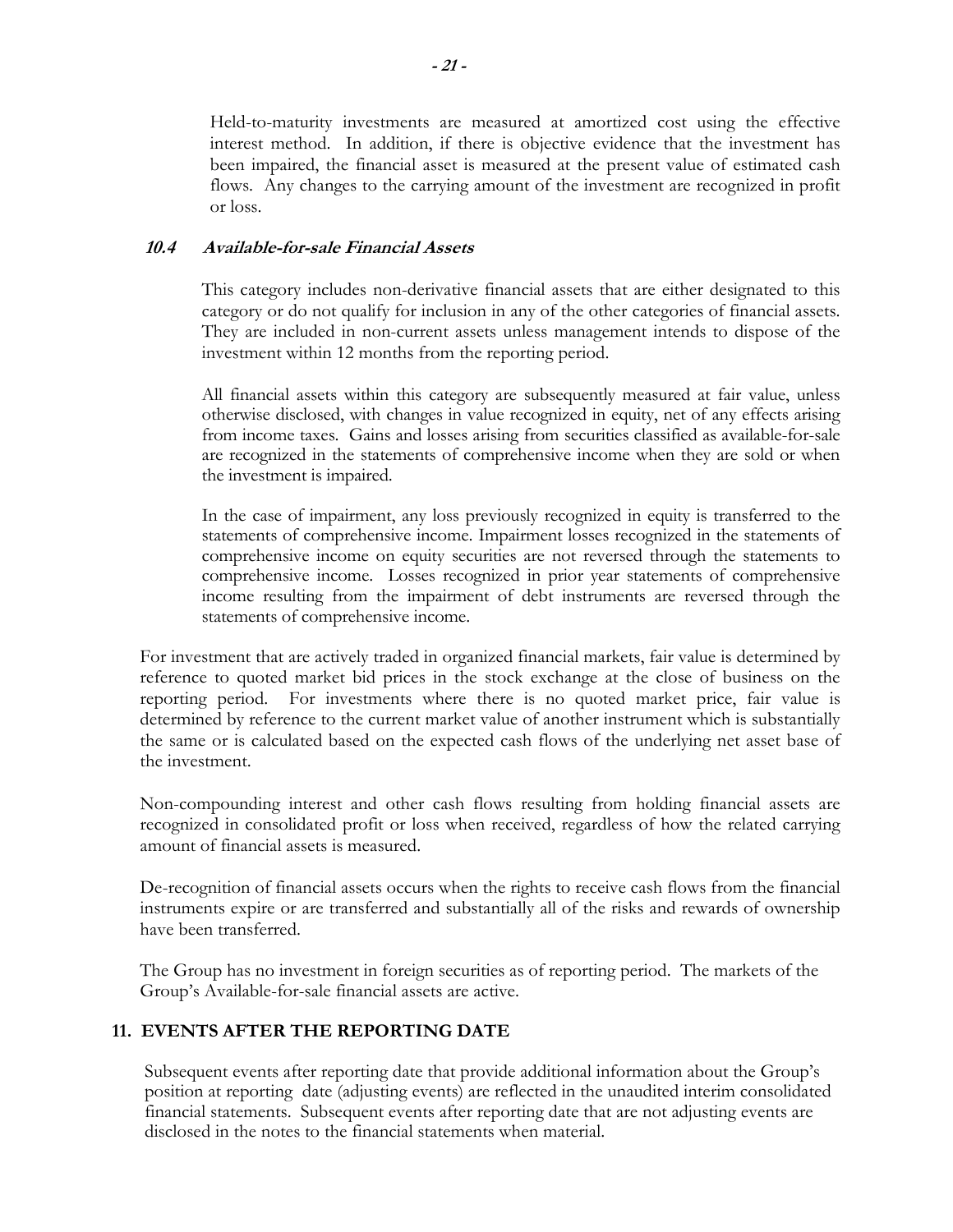## **EMPIRE EAST LAND HOLDINGS, INC. AND SUBSIDIARIES**

MANAGEMENT'S DISCUSSION AND ANALYSIS OF RESULTS OF OPERATIONS AND FINANCIAL CONDITION

### **RESULTS OF OPERATIONS**

#### Review of June 30, 2019 versus June 30, 2018

During the six-month period, the consolidated net profit amounted to P378.33 million, 4.5% higher than the previous year's net income of P361.91 million. Consolidated revenues, composed of real estate sales, finance income, commissions and other revenues increased by 1% from P2.35 billion to P2.38 billion.

#### Real Estate Sales

The Group registered Real Estate Sales of P2.03 billion for six months ended June 30, 2019 compared with P2.01 billion in 2018. The sales were derived from various projects including, San Lorenzo Place, Pioneer Woodlands, The Rochester Gardens, The Cambridge Village, Kasara Urban Resort, The Sonoma, Little Baguio Terraces, The Xavier Hills, Covent Garden and Laguna Bel-air Projects.

The Cost of Real Estate Sales amounting to P1.10 billion in 2019 and P1.14 billion in 2018, at a percentage of Real Estate Sales, was 54% and 57%, respectively. The change was primarily due to the different composition of products sold for each year.

Gross Profit was P922.74 million during the six months of 2019 and 864.79 million in 2018, or 46% and 43% of Real Estate Sales, respectively. The gross profit margin varies depending on the product mix and the competitiveness in pricing.

#### Other Revenues

The finance income amounting to P108.03 million and P108.95 million in 2019 and 2018 respectively, were derived mostly from in-house financing and various advances from related parties which accounts for 4.5% and 5% of total revenues for 2019 and 2018, respectively. Additional sources of revenue were commissions of a subsidiary, rentals of investment properties and those obtained from other sources. Commission and other income totaling P249.39 million in 2019 and P234.98 million in 2018, represents 10.4% and 9.9% of total revenues for 2019 and 2018, respectively.

#### Operating Expenses

Operating Expenses posted an increase from P604.93 million in 2018 to P609.49 million in 2019. Other charges/expenses include Finance Cost of P114.98 million and P104.59 million in 2019 and 2018, respectively.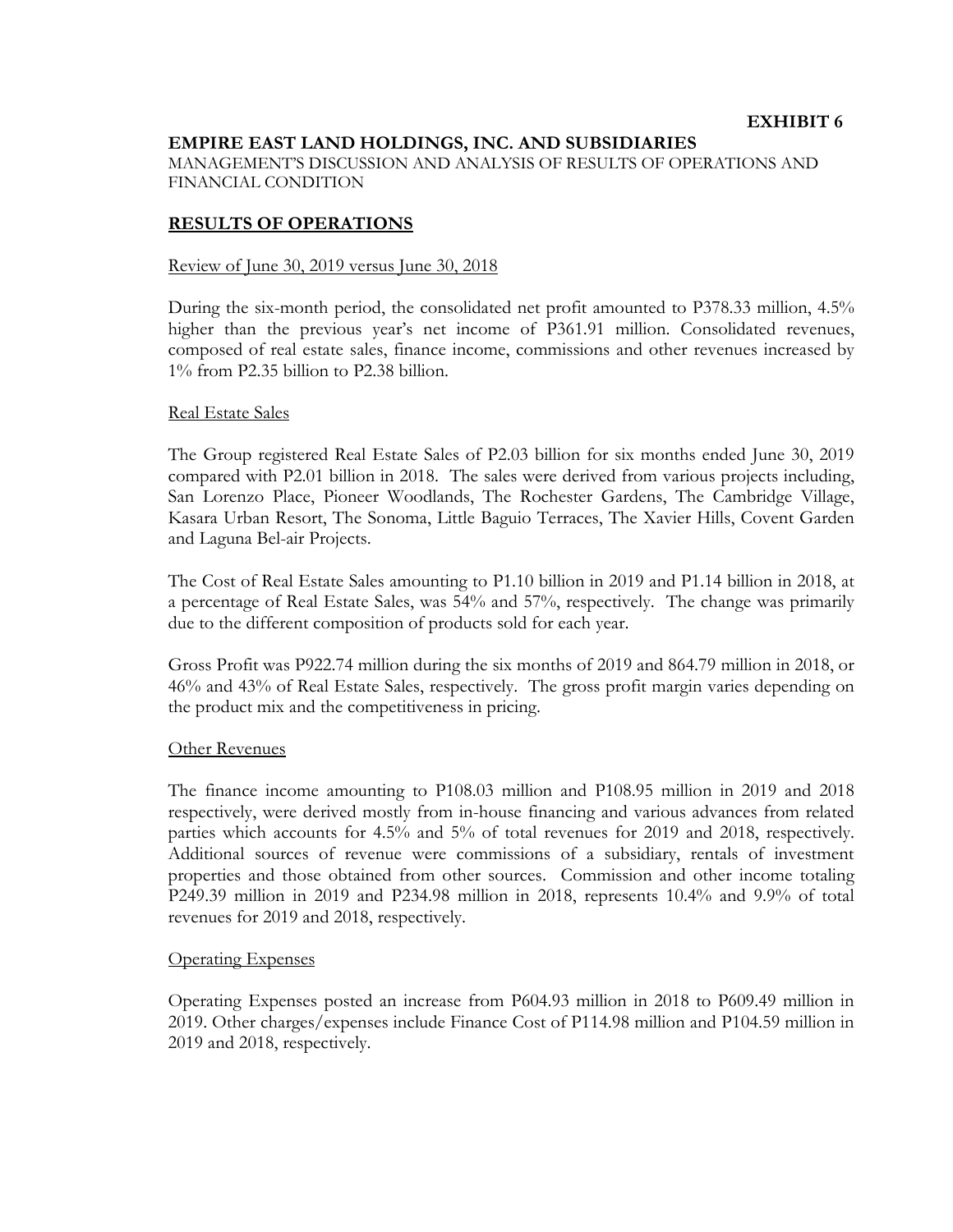# **FINANCIAL CONDITION**

### Review of June 30, 2019 versus December 31, 2018

Total Assets of the Group as of June 30, 2019 and December 31, 2018 amounted to P44.21 billion and P42.60 billion respectively. Cash and Cash Equivalents decreased from P1.82 billion to P1.28 billion.

The Group remains liquid with Total Current Assets of P39.04 billion in 2019 and P37.13 billion 2018, which accounted for 88% and 87% of the Total Assets in 2019 and 2018, while its Total Current Liabilities amounted to P12.69 billion in June 30, 2019 as compared with P11.11 billion in December 31, 2018.

Total equity increased from P27.70 billion as at December 31, 2018 to P27.91 billion as of June 30, 2019 due to revaluation of equity investments and net profit for the 6-month period.

Consistently the Group still sources its major working capital requirements from internally generated funds and partly from borrowings.

The Group utilized its funds for construction and development of projects, loan repayments, settlement of various payables and other operating expenses.

# **TOP FIVE (5) KEY PERFORMANCE INDICATORS**

For the six-month period of 2019, the following are top key performance indicators of the Group:

# **1) Real Estate Sales**

The Group's marketing concepts and sales strategies, project location, flexible payment scheme and aggressive selling have contributed to the increase in sales. The Group's new projects are connected to mass transit system and are conveniently located in business districts of Metro Manila

# **2) Reservation Sales**

Effective marketing concepts and strategies, aggressive selling and prime location of projects contributed to increase in reservation sales and collection.

# **3) Other Revenues**

Other income derived from various sources contributed to the Group's revenue.

# **4) Ability to repay loan obligations**

The loan obligations were promptly settled. The Group maintains a good credit standing with creditor banks and has considerable standby credit facilities, which can be utilized for urgent capital requirements.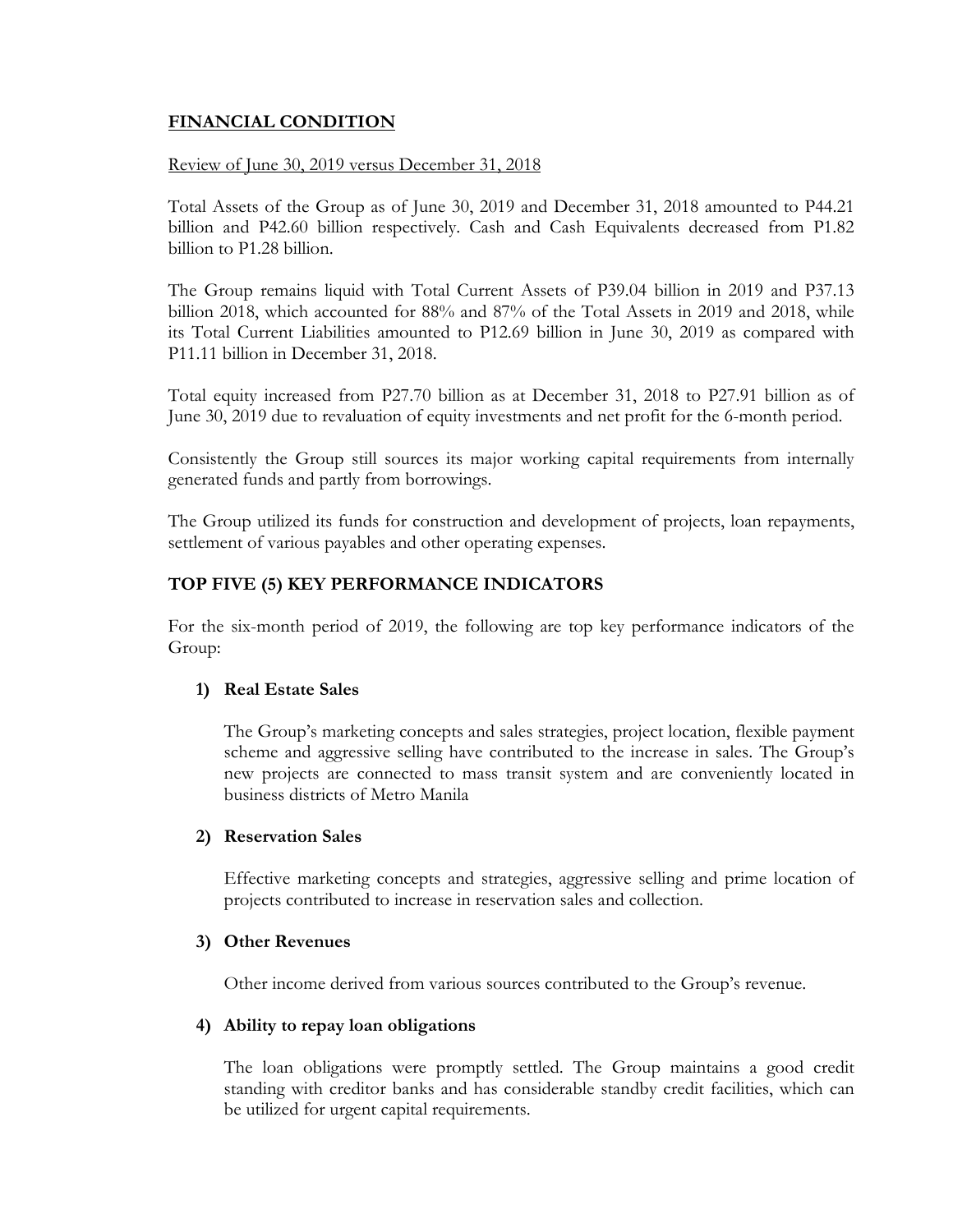# **5) Continuous development of projects**

The Group aggressively undertakes construction and development activities and has been exerting efforts to deliver its projects within the commitment timetable.

Material Changes in the 2019 Interim Financial Statements (Increase or decrease of 5% or more versus December 31, 2018)

# Statements of Financial Position

- 29% decrease in Cash and cash equivalents Mainly due to construction related payments
- 10% increase in Trade and other receivables Mainly due to increase in advances to suppliers/contractors
- 24% increase in Contract assets Mainly due to adoption of new financial reporting standards
- 62% increase in Prepayments and other current assets Mainly due to increase in prepaid taxes related to transfer of titles and input vat on purchases
- 30% increase in Financial Assets at Fair value through other comprehensive income Mainly due to increase in fair market value of investment in securities held by a subsidiary
- 5% decrease in Intangible assets Primarily due to normal amortization
- 13% decrease in Interest-bearing loans and borrowings Mainly due to loan repayments
- 20% increase in Trade and Other Payables Various payables to contractors and suppliers due to increasing construction activities
- 20% increase in Customers' Deposit Mainly due to increase in reservation sales and collection from various projects
- 100% decrease in Income tax payable Mainly due to payment of previous year income tax due of a subsidiary
- 210% increase in Contract liabilities Mainly due to adoption of PFRS15-revenue from contracts with customers
- 8% increase in Deferred Tax Liabilities Mainly due to increase in income tax expense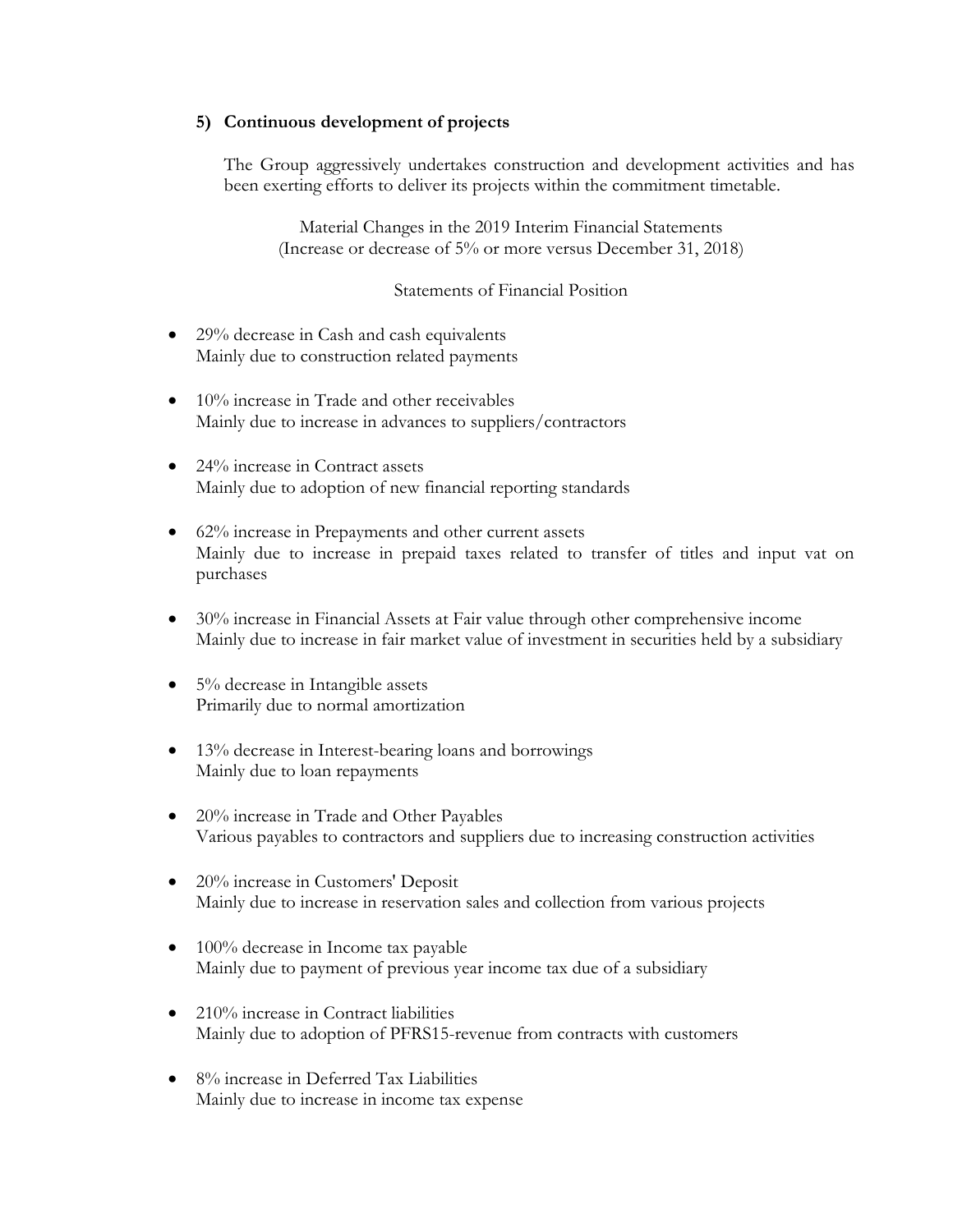$\bullet$  10% increase in Other current liabilities Due to increase in retention payable to suppliers and contractors

> Statements of Comprehensive Income (Increase or decrease of 5% or more versus June 30, 2018)

- 6% increase in Commissions and other income Mainly due to increase in revenues derived from other related sources
- $\bullet$  10% increase in Finance costs Mainly due to repayment of loans
- 82% increase in Equity in net loss of associates Primarily due to net losses of associates
- 27% increase in Tax Expense Mainly due to increase in taxable income

For the year 2019, the projected capital expenditures (construction and development) of roughly P5.0 billion is expected to be funded by collections, borrowings and equity financing.

Fluctuations in foreign exchange rate had no adverse effect on the Group's financial conditions since the Group has very minimal importations of construction-related materials and have no foreign denominated loans.

There are no other material changes in the Group's financial position and condition (5% or more) that will warrant a more detailed discussion. Likewise, there are no material events and uncertainties known to the management that would have material impact on reported financial information and normal operations of the Group.

The nature of all revenues and expenses disclosed in the unaudited statements of comprehensive income are business related transactions and arose from the Group's continuing operations. Also, no prior period adjustment was made during any period covered by the statements of financial position.

There are no material off-statements of financial condition transactions, arrangements, obligations (including contingent obligations), and other relationships of the Group with unconsolidated entities or other persons created during the reporting period.

There are no events that will trigger direct or contingent financial obligation that is material to the Group, including any default or acceleration of an obligation.

The Group is aggressively marketing its products especially the new projects. It continuously offers competitive prices, more easy payment schemes under in-house financing and has strong relationships with reputable banks for the financing requirements of its customers.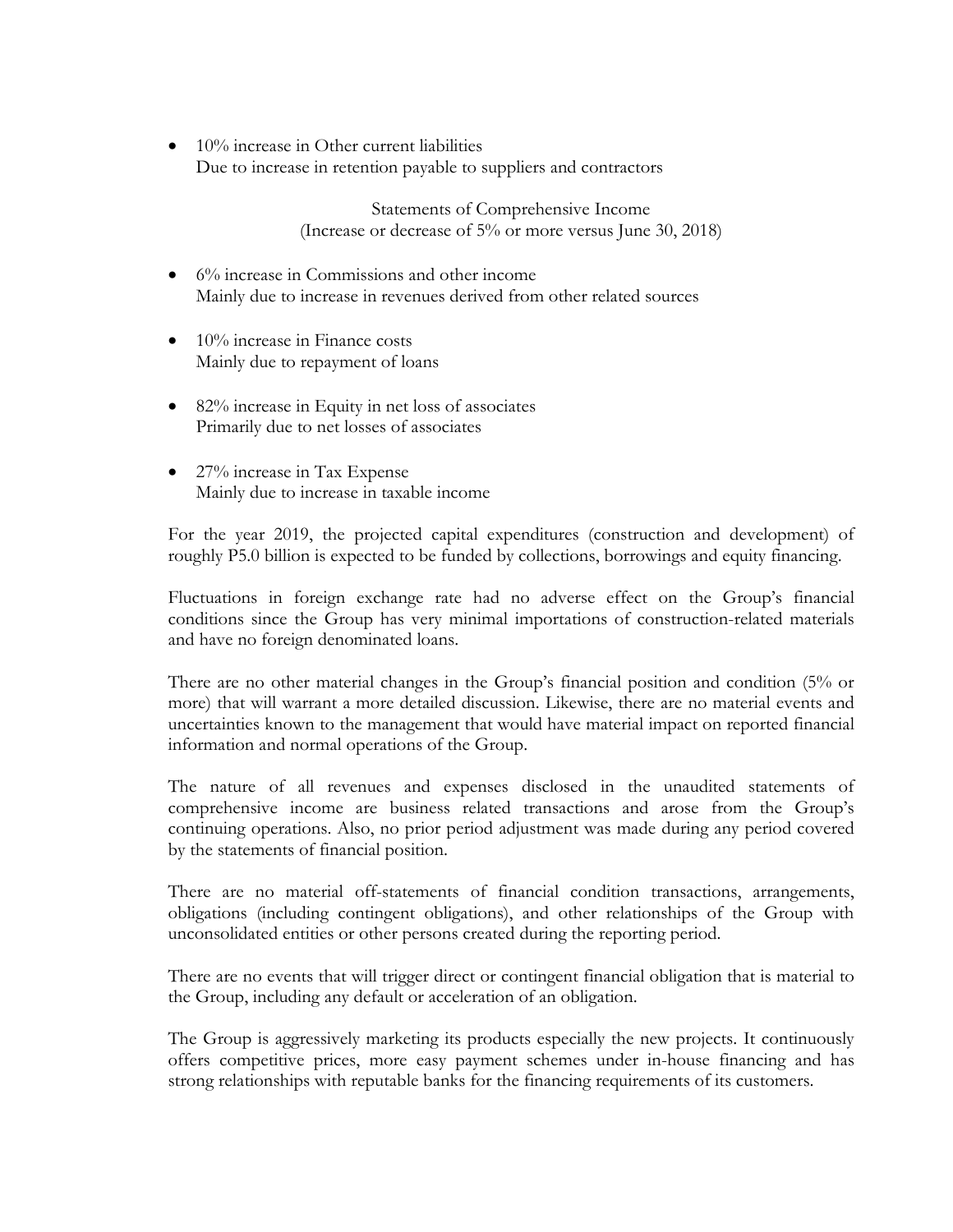#### **EMPIRE EAST LAND HOLDINGS, INC. AND SUBSIDIARIES As of June 30, 2019 Amounts in thousands Philipphine Pesos**

#### **1) Aging of Accounts Receivable**

|                                 |           | Current /   |                          |                          | 7 Months - | Above  | Past due accounts & |
|---------------------------------|-----------|-------------|--------------------------|--------------------------|------------|--------|---------------------|
| <b>Type of Receivables</b>      | Total     | Not Yet Due | 1-3 Months               | 4-6 Months               | 1 Year     | 1 Year | Items in Litigation |
|                                 |           |             |                          |                          |            |        |                     |
|                                 |           |             |                          |                          |            |        |                     |
| <b>Trade Receivables</b><br>a)  | 3,516,224 | 2,948,940   | 150,326                  | 168,571                  | 190,594    | 57,793 |                     |
|                                 |           |             |                          |                          |            |        |                     |
|                                 |           |             |                          |                          |            |        |                     |
| $b$<br><b>Other Receivables</b> | 4,065,846 | 4,065,846   | $\overline{\phantom{a}}$ | $\overline{\phantom{a}}$ | ۰          | -      |                     |
|                                 |           |             |                          |                          |            |        |                     |
| <b>Net Receivables</b>          | 7,582,070 | 7,014,785   | 150,326                  | 168,571                  | 190,594    | 57,793 |                     |
|                                 |           |             |                          |                          |            |        |                     |

#### **2) Accounts Receivable Description**

| <b>Type of Receivables</b> |                          | Nature/Description                | <b>Collection Period</b> |
|----------------------------|--------------------------|-----------------------------------|--------------------------|
| a)                         | <b>Trade Receivables</b> | Sale of residential units/lots    | maximum of 10 years      |
| b)                         | <b>Other Receivables</b> | Advances to contractors/suppliers | 1 to 2 years             |

 **3) Normal Operating Cycle: 3 to 15 years**